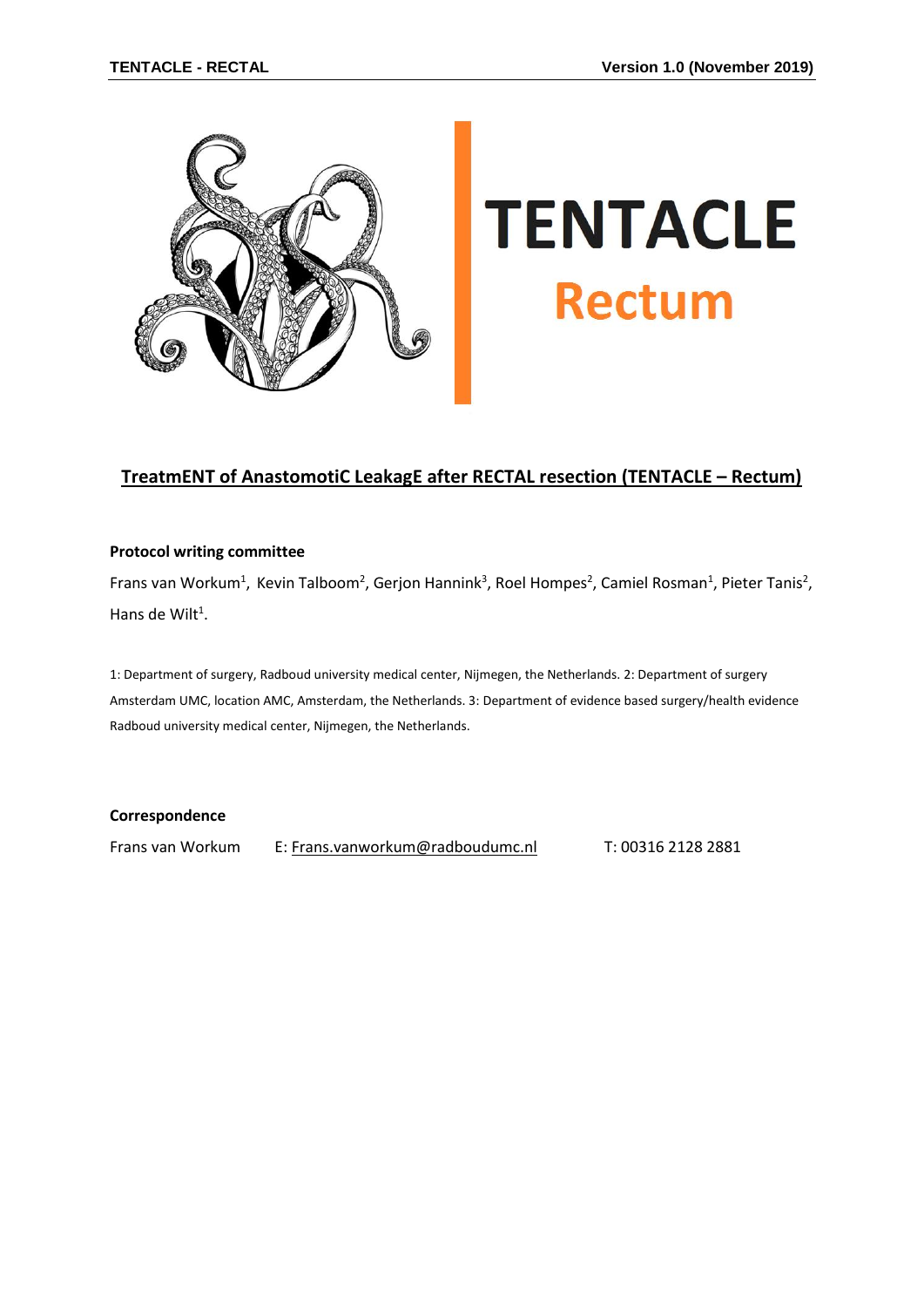| <b>Study title</b>                | TreatmENT of AnastomotiC LeakagE after colorectal resection |
|-----------------------------------|-------------------------------------------------------------|
| <b>Short title</b>                | <b>TENTACLE study</b>                                       |
| <b>Study registration number</b>  | NCT 04127734                                                |
| <b>Version and period</b>         | Version 1.0 - November 2019                                 |
| <b>Coordinating investigators</b> | <b>Melissa Arron</b>                                        |
|                                   | Department of Surgery                                       |
|                                   | Radboudumc; P.O.B. 9101/618                                 |
|                                   | NL 6500 HB Nijmegen, The Netherlands                        |
|                                   | T: 00316 5385 9279                                          |
|                                   | E: Melissa.Arron@radboudumc.nl                              |
|                                   | <b>Kevin Talboom</b>                                        |
|                                   | Department of Surgery                                       |
|                                   | Amsterdam UMC; P.O.B. 22660                                 |
|                                   | Amsterdam UMC, University of Amsterdam                      |
|                                   | T: 00316 3894 8271                                          |
|                                   | E: k.talboom@amsterdamumc.nl                                |
|                                   |                                                             |
| Lead investigators                | <b>Frans van Workum</b>                                     |
|                                   | Department of Surgery                                       |
|                                   | Radboudumc; P.O.B. 9101/618                                 |
|                                   | 6500 HB Nijmegen, The Netherlands                           |
|                                   | T: 00316 2128 2881                                          |
|                                   | E: frans.vanWorkum@radboudumc.nl                            |
|                                   | <b>Pieter Tanis</b>                                         |
|                                   | Department of Surgery                                       |
|                                   | Amsterdam UMC; P.O.B. 22660                                 |
|                                   | 1100 DD Amsterdam Zuidoost, the Netherlands                 |
|                                   | T: 00316 2906 8275                                          |
|                                   | E: p.j.tanis@amsterdamumc.nl                                |
| <b>Principal investigator</b>     | Hans de Wilt                                                |
|                                   | Department of Surgery                                       |
|                                   | Radboudumc; P.O.B. 9101/618                                 |
|                                   | 6500 HB Nijmegen, The Netherlands                           |
|                                   | T: 00316 5494 6601                                          |
|                                   | E: hans.deWilt@Radboudumc.nl                                |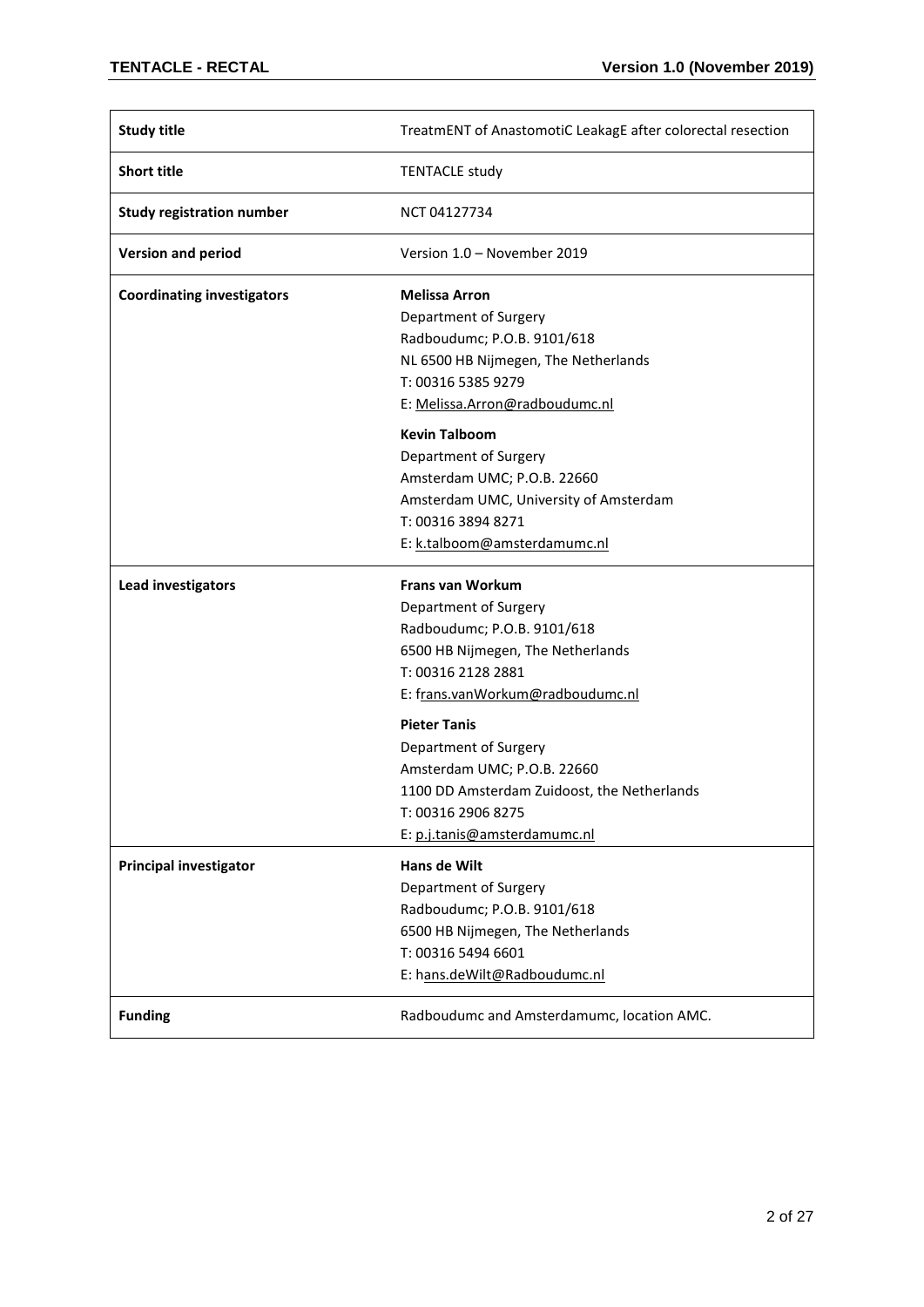# **TABLE OF CONTENTS**

| 1.   |  |
|------|--|
| 2.   |  |
| 3.   |  |
| 3.1  |  |
| 3.2  |  |
| 4.   |  |
| 4.1  |  |
| 4.2  |  |
| 4.3  |  |
| 4.4  |  |
| 4.5  |  |
| 5.   |  |
| 5.1  |  |
| 5.2  |  |
| 5.3  |  |
| 5.4  |  |
| 5.5  |  |
| 6.   |  |
| 6.1  |  |
| 6.2  |  |
| 6.3  |  |
| 7.   |  |
| 7.1  |  |
| 7.2  |  |
| 7.3  |  |
| 7.4  |  |
| 8.   |  |
| 9.   |  |
| 9.1  |  |
| 9.2  |  |
| 9.3  |  |
| 9.4  |  |
| 10.  |  |
| 10.1 |  |
| 10.2 |  |
| 10.3 |  |
| 11.  |  |
| 12.  |  |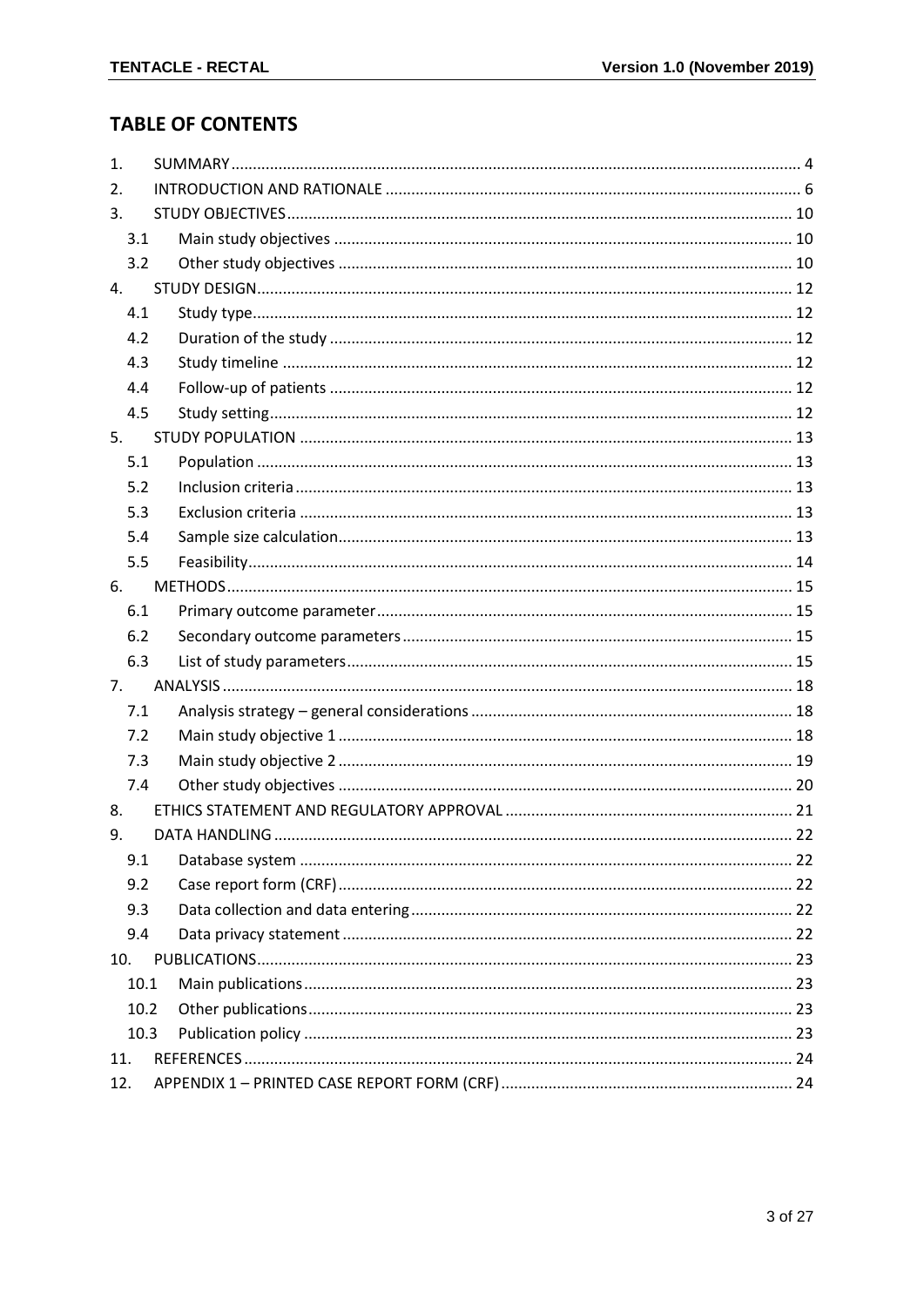## <span id="page-3-0"></span>**1. SUMMARY**

**Rationale:** Anastomotic leakage occurs in up to 20% after low anterior resection for rectal cancer. It is a severe complication with high associated morbidity, ICU admission, prolonged hospital stay and need for reinterventions and readmissions. Anastomotic leakage is independently associated with the risk of local recurrence and reduced long term survival. Most literature focusses on incidence and predictive factors. Remarkably, there is almost no data on the efficiency of different treatments of anastomotic leakage after low anterior resection.

Anastomotic leakage after rectal cancer resection is generally underreported, mainly due to subclinical leaks below a diverting stoma. However, up to 50% of the leaks do not heal with fecal diversion alone, especially not in an irradiated field, related to a competent sphincter which hampers adequate drainage of the presacral abscess. Late diagnosis of 'reactivated' leaks after stoma reversal is not an infrequent phenomenon. Chronic sinus, gluteal abscess, and fistula formation have been reported in up to 10%, and permanent stoma rates around 20%, both having significant impact on quality of life.

Examples of factors that may influence the severity and chance of healing of the anastomotic leakage are: timing of diagnosis, degree of systemic inflammatory response, etiology (e.g. ischemia of the afferent loop), degree of dehiscence and retraction, location of the leak (e.g. circular staple line, blind loop), whether or not a diverting stoma is in place, and extent of abdominal contamination. However, little is known about to what extent these and other factors contribute to anastomotic leakage severity and chance of healing. In addition, it is not known which anastomoses are likely to be preserved by which type of treatment, and which anastomotic failures require redo surgery at a certain time frame.

#### **Primary study objectives**

1. To investigate which factors contribute to anastomotic leakage severity and to compose an evidence based anastomotic leakage severity score, in which clinically relevant subgroups will be explored (e.g. diversion or not), as well as different clinical settings (e.g. leak diagnosis within or beyond 90 days postoperatively).

2. To evaluate the effects of different treatment approaches on all different pre-specified outcome parameters, stratified for severity score, anatomical characteristics of leakages and timing of diagnosis of leakage.

**Study design:** International multicenter retrospective cohort study. **Study population:** Adult patients with anastomotic leakage after low anterior resection for rectal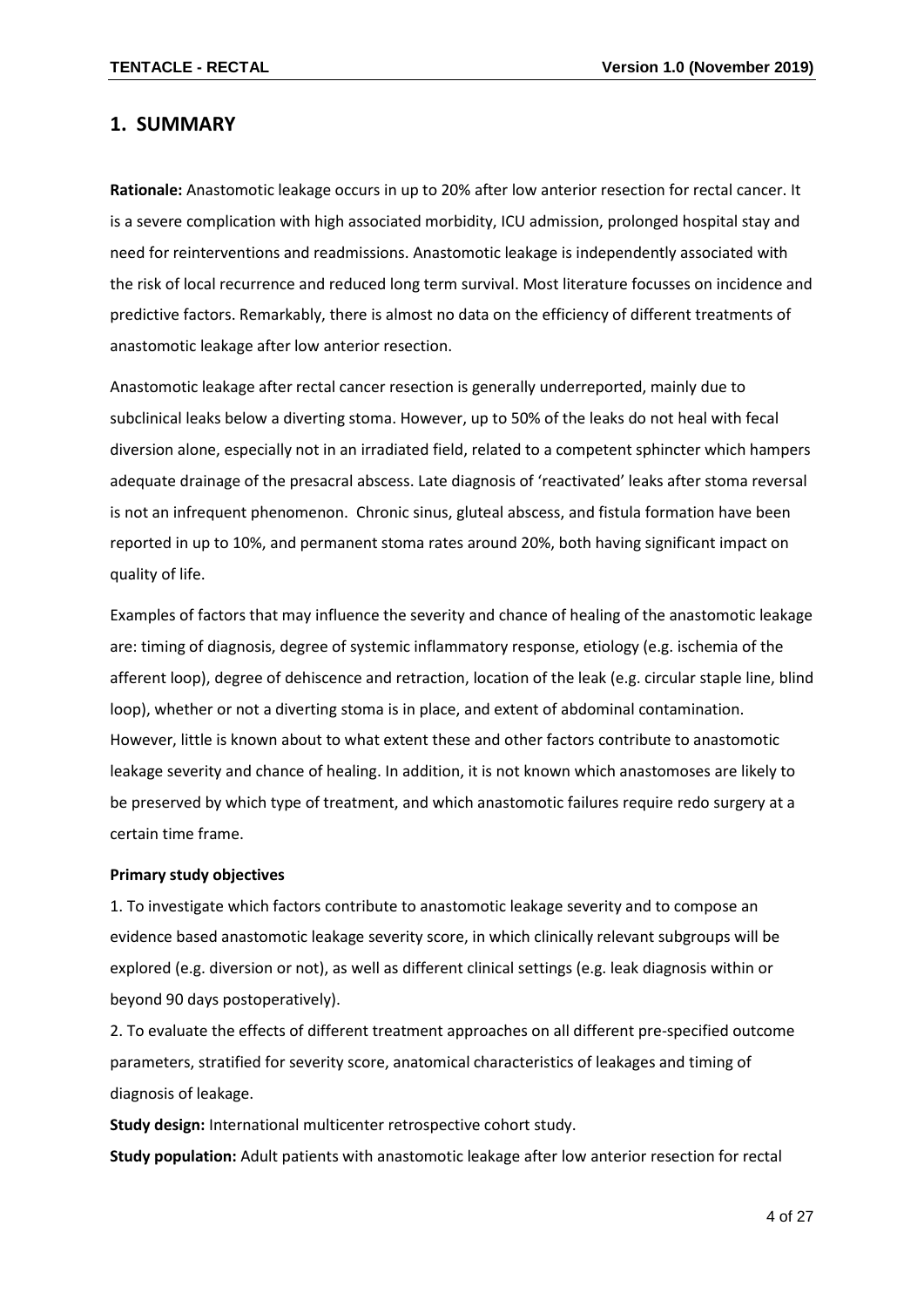cancer.

**Primary outcome parameter:** 1-year stoma-free survival.

**Secondary outcome parameters:** ICU length of stay, mortality, comprehensive complications index, total number of reinterventions (surgical, radiological, endoscopic) within one year, total number of unplanned readmissions within one year, total hospital stay during one year, total time of having a stoma until one year, stoma present at one year, type of stoma present at one year (diverting, permanent), secondary leakage related complications (extrapelvic abscess, cutaneous fistula, vaginal fistula, bladder fistula, small bowel, ureteric fibrosis with hydronephrosis), hospital related costs.

**Sample size calculation:** Inclusion of 1097 patients will be sufficient to analyze primary study objective 1 and this is 1246 patients for primary study objective 2. Therefore, the aim is to include at least 1246 patients.

<span id="page-4-0"></span>**Funding:** Radboudumc and Amsterdamumc, location AMC.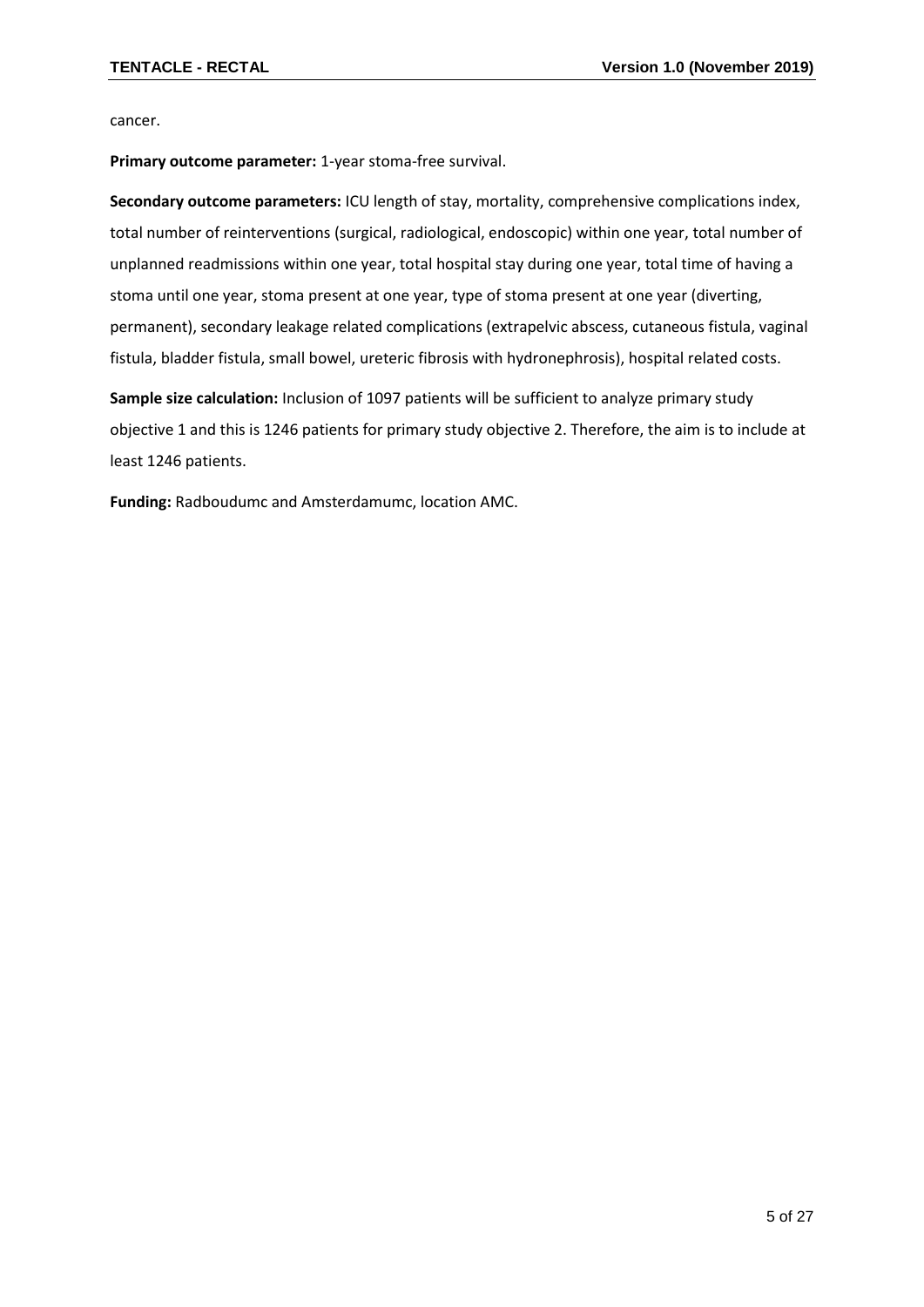## **2. INTRODUCTION AND RATIONALE**

*Incidence, definitions and consequences of anastomotic leakage*

Rectal cancer resection is associated with considerable morbidity and anastomotic leakage is a severe and frequent postoperative complication. Anastomotic leakage can be defined as "a breach in a surgical join between two hollow viscera, with or without active leak of luminal contents"[Peel 1991]. However, different authors have used various definitions and there is no clear consensus for lower gastrointestinal tract anastomotic leakage definition [Bruce 2001].

Reported rates of anastomotic leakage after low anterior resection are hugely varying, depending on definition, study design, duration of follow-up and case mix factors such as proportion of colo-anal anastomoses [Kingham 2009, Kang 2013, Matsubara 2014, Qu 2015, Shiomi 2015, ESCP group 2018]. In addition, there is a group of patients that experience a late anastomotic leakage, for example after reversal of a protective ileostomy or colostomy that was created during resectional surgery. The late diagnosed leakages comprise around 30% of all diagnosed leaks after low anterior resection. A nationwide cross-sectional study in the Netherlands including 998 low anterior resections revealed that 30-day anastomotic leakage rate was 8.3% based on the original registry data, which increased to 13.4% after retrospective review of original patient files with standardized definition, and the long-term leakage rate was 20.0% after a median follow-up of 43 months [Borstlap 2017].

If anastomotic leakage occurs, mortality rates up to 13% [Buchs 2008, Ashraf 2013, Blumetti 2015] have been published, but are generally low. Most extraperitoneal leakages seal off at the level of the pelvic inlet, thereby preventing abdominal contamination and sepsis. A Dutch population based study showed a 30-day mortality rate after leakage of 1.0% and without leakage of 1.5%, with corresponding 90-day mortality rates of 3.0% and 1.9% (p=0.34), respectively [Borstlap 2017]. Although seldom lethal, anastomotic leakage after low anterior resection is characterized by long lasting clinical consequences, significant impact on long-term functional outcome, and impaired oncological outcome [Wang 2017, Mongin 2014, Hain 2017]. Unintended permanent stoma rates in series of low anterior resection are generally around 20%, with anastomotic leakage as the risk factor with the highest odds ratio [Zhou 2017]. It is often associated with a prolonged ICU treatment, hospital length of stay and multiple reinterventions. The impact of anastomotic leakage on quality of life is high and it is associated with a substantial burden in terms of hospital resources and costs [Ashraf 2013, Hammond 2014].

*Current anastomotic leakage treatment strategies*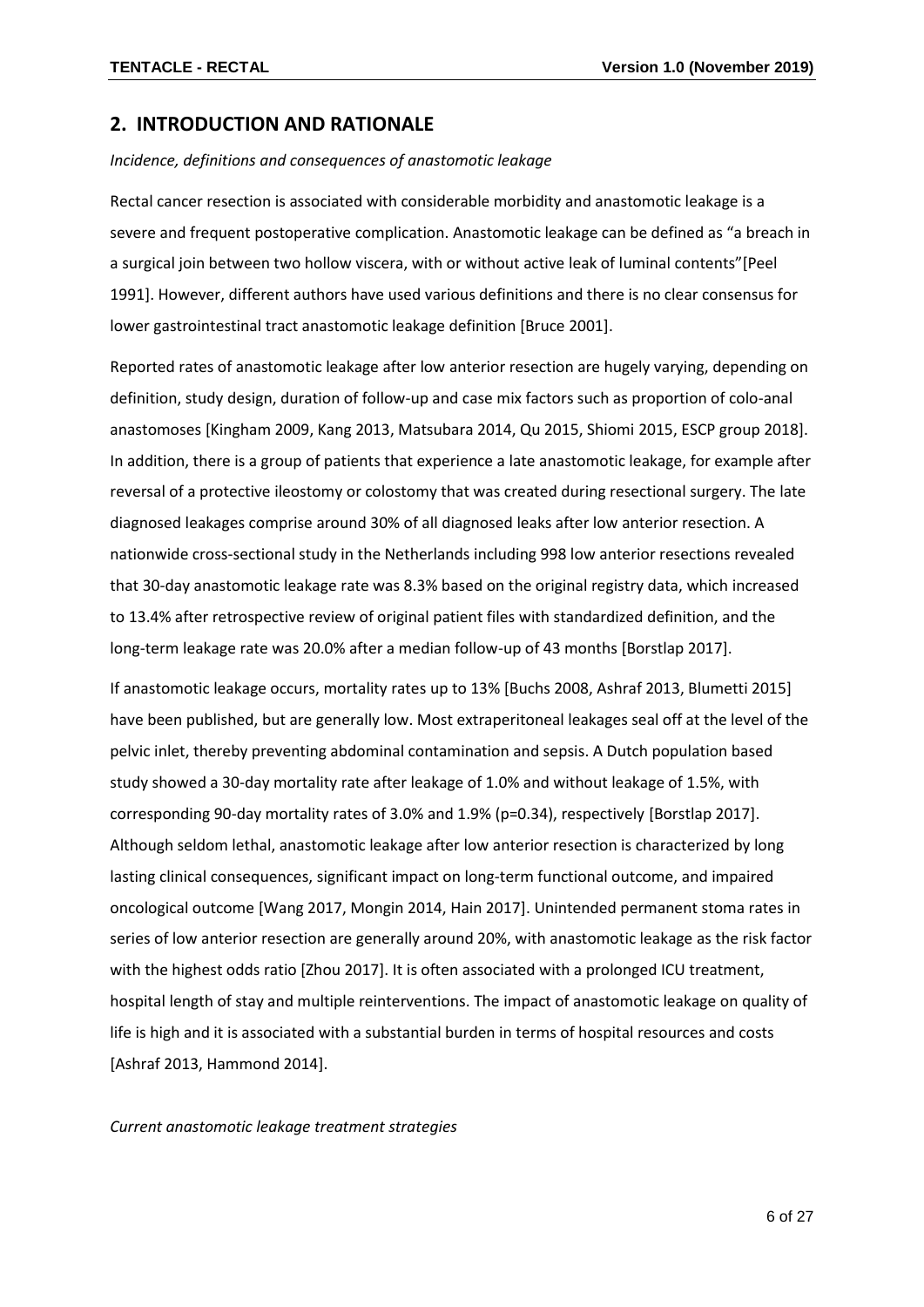The optimal treatment of an anastomotic leakage after low anterior resection is largely unknown. A wide variety of treatment options have been reported. Construction of a diverting stoma (e.g. ileostomy or transverse double loop colostomy) is usually performed in the treatment of anastomotic leakage. On the other hand, many surgeons already create a diverting ileostomy during primary rectal surgery, which does not necessarily prevent anastomotic leakage, but tends to diminish the severity of the leakage. Especially in patients with a primary diverting ileostomy clinically occult anastomotic leakages might occur [Hain 2016, Song 2018]. Other treatment options include conservative management (antibiotics and supportive care), radiologic drainage, endoscopic treatment and surgical reconstruction of an end colostomy [Buchs 2008, Blumetti 2015, Boyce 2017, Creavin 2019]. However, most studies report data of small cohorts with heterogeneous types of leakages. There are no randomized trials on the efficiency of different treatments of anastomotic leakage, and even no good quality comparative cohort studies. There is a remarkable gap of knowledge for such a frequent and severe clinical problem.

Based on clinical observation and scarce descriptive data, treatment of a low pelvic anastomotic leakage is often conservative in the presence of a primary constructed diverting stoma, with antibiotics, and sometimes combined with any type of passive drainage (e.g. repeated transanal irrigation or percutaneous drainage). In clinically symptomatic leaking anastomoses in the absence of a diverting stoma, relaparoscopy or relaparotomy is performed with often secondary creation of a diverting stoma, cleaning of the abdominal cavity if necessary, placement of drains, and sometimes combined with any transanal intervention (e.g. suture reinforcement, drainage). Anastomotic breakdown and end colostomy formation are less often indicated, and mostly performed in case of complete dehiscence with retraction, or ischaemia of the afferent colon loop. In those cases, the rectal stump is left open, is being cross-stapled at a lower level, or removed by intersphincteric resection. The presacral space can be filled with an omentoplasty after resection of the anastomosis. In highly selected cases, a redo anastomosis is performed after resection of the bowel ends and additional mobilization [Lefevre 2011, Westerduin 2018].

During the last decade, active vacuum-assisted transanal drainage has been introduced, but its use is still restricted with less than 250 cases published worldwide in recent meta-analyses [Popivanov 2019, Shalabi 2018]. A sponge is endoscopically placed through the anastomotic defect into the abscess cavity, which is connected to a transanal drain that is connected to a vacuum bottle [Weidenhagen 2008]. The treatment principle is similar to Vacuum Assisted Closure (VAC) of surgical wounds, with continuous drainage of purulent material, and induction of granulation tissue with improving vascularity. This allows for early control of sepsis, is considered to preserve compliance of the neorectum and prevention of retraction and aims at fastening the healing process. Initially,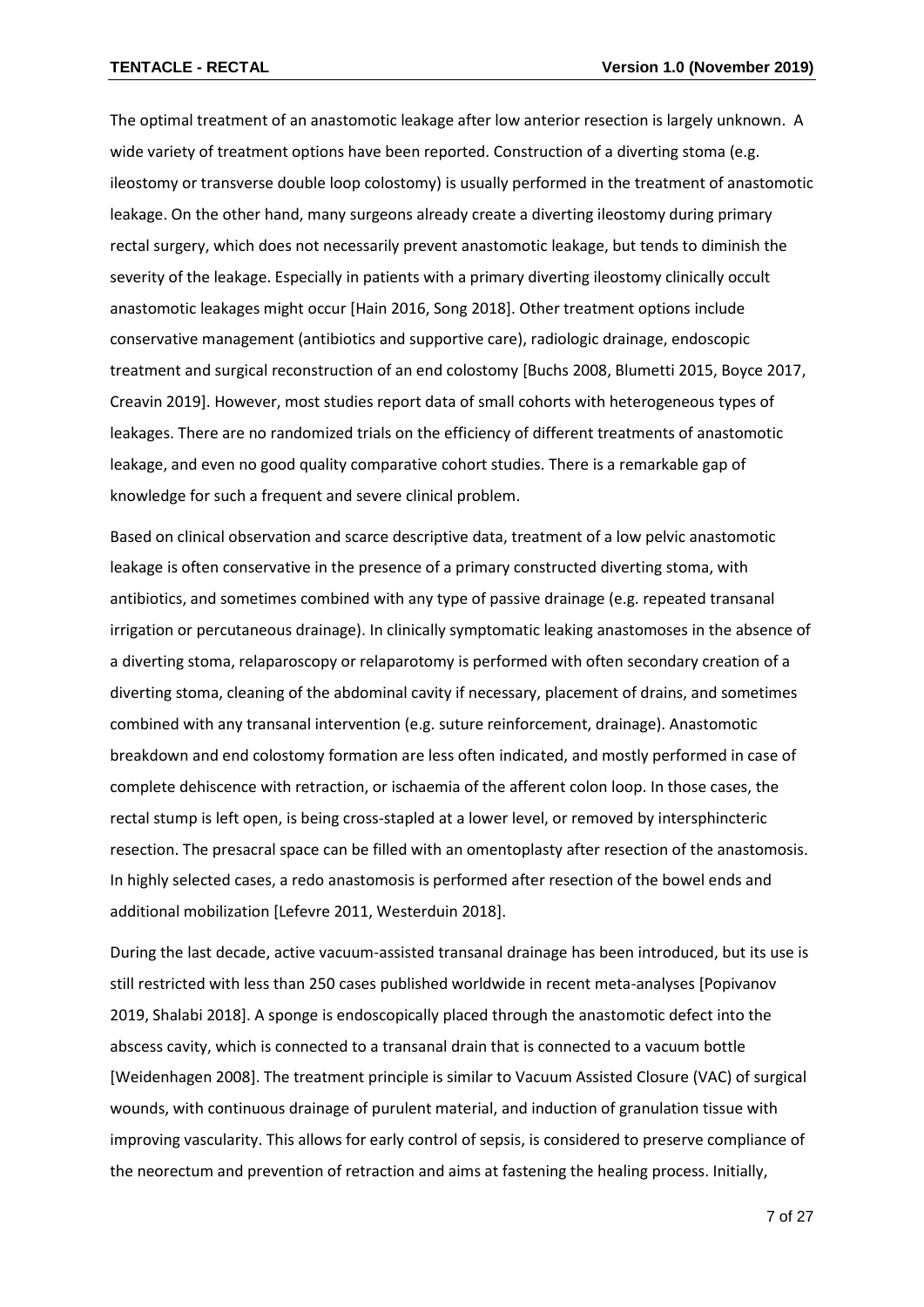endoscopic VAC therapy (EVAC) was continued with gradually reducing the size of the sponge until only a small sinus remained. Subsequently, the approach was aiming at preconditioning the presacral cavity with vital granulation tissue, after which the defect is closed transanally over a suction drain [Bemelman 2018].

Treatment of lately diagnosed leaks is an almost unstudied area in colorectal surgery [Arumainayagam 2009, Fong 2011, Sloothaak 2013]. In those cases, treatment is complicated by extensive fibrosis with a non-compliant neo-rectum. Endosponge treatment does not seem to be effective anymore after already 3-6 weeks from primary surgery. Some authors described marsupialization of the sinus with transanal stapling of the septum that incorporates the sinus into the neorectum [Abild 2012, Alsanea 2010]. Others tried fibrin glue [Swain 2004]. When the chronic sinus is symptomatic and has even resulted in severe secondary complications such as gluteal abscess, fistulas, fasciitis, or osteomyelitis, then extensive salvage surgery is indicated. This consists of resection of the anastomosis with complete debridement of the presacral area and resection of all fibrotic capsules, and subsequent redo anastomosis. When continuity is no longer thrived for, the rectal stump is resected and the presacral cavity filled with healthy, well vascularized tissue, such as an omentoplasty [Musters 2016].

#### *Towards evidence based leakage treatment strategies*

Anastomotic leakage severity is currently graded according to how it is treated, according to the Clavien-Dindo scale [Dindo 2004]. Although this scoring system is useful for reporting the consequences of anastomotic leakage, by definition it cannot be used to guide decision making when anastomotic leakage is diagnosed in a clinical setting.

Especially for anastomotic leakages after rectal surgery, grading is often based on the initial early clinical presentation, but does not take into account late consequences that appear after the 30 or 90 day postoperative period. Several leakage related re-interventions might be performed after the initial postoperative period, and this systematically underestimates the severity of mild leakages that eventually develop into severe chronic pelvic sepsis.

Examples of factors that may influence the severity of the anastomotic leakage are timing of diagnosis, degree of systemic inflammatory response, etiology (e.g. ischemia of the afferent loop), degree of dehiscence and retraction, location of the leak (e.g. circular staple line, blind loop), mechanical bowel preparation, placement a transanal drainage tube, whether or not a diverting loop ileostomy is in place, and extent of abdominal contamination. However, little is known about to what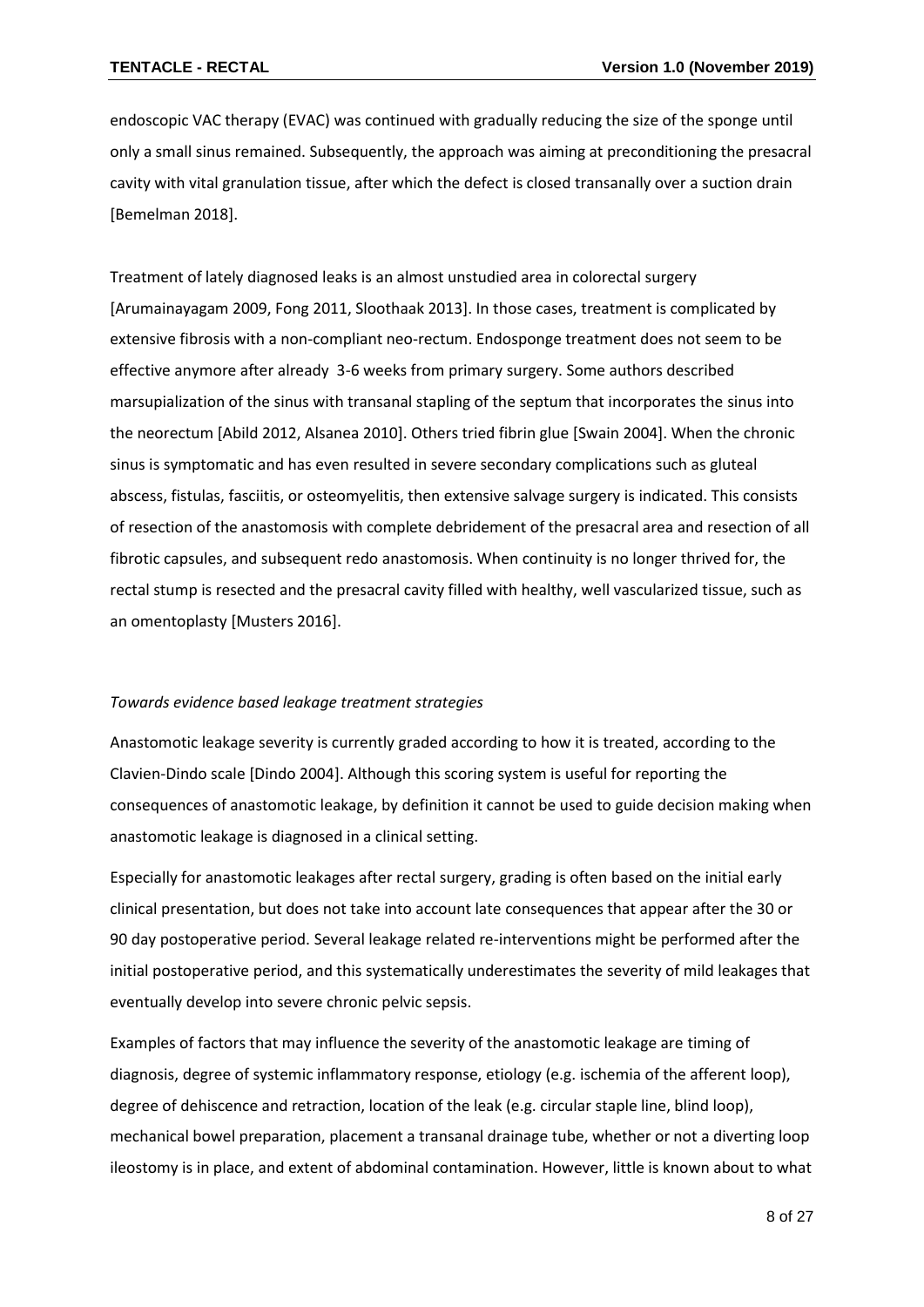extent these and other factors contribute to anastomotic leakage severity and the short and longterm. In addition, there is a paucity of data on which leakage characteristics dictate the success of a specific treatment.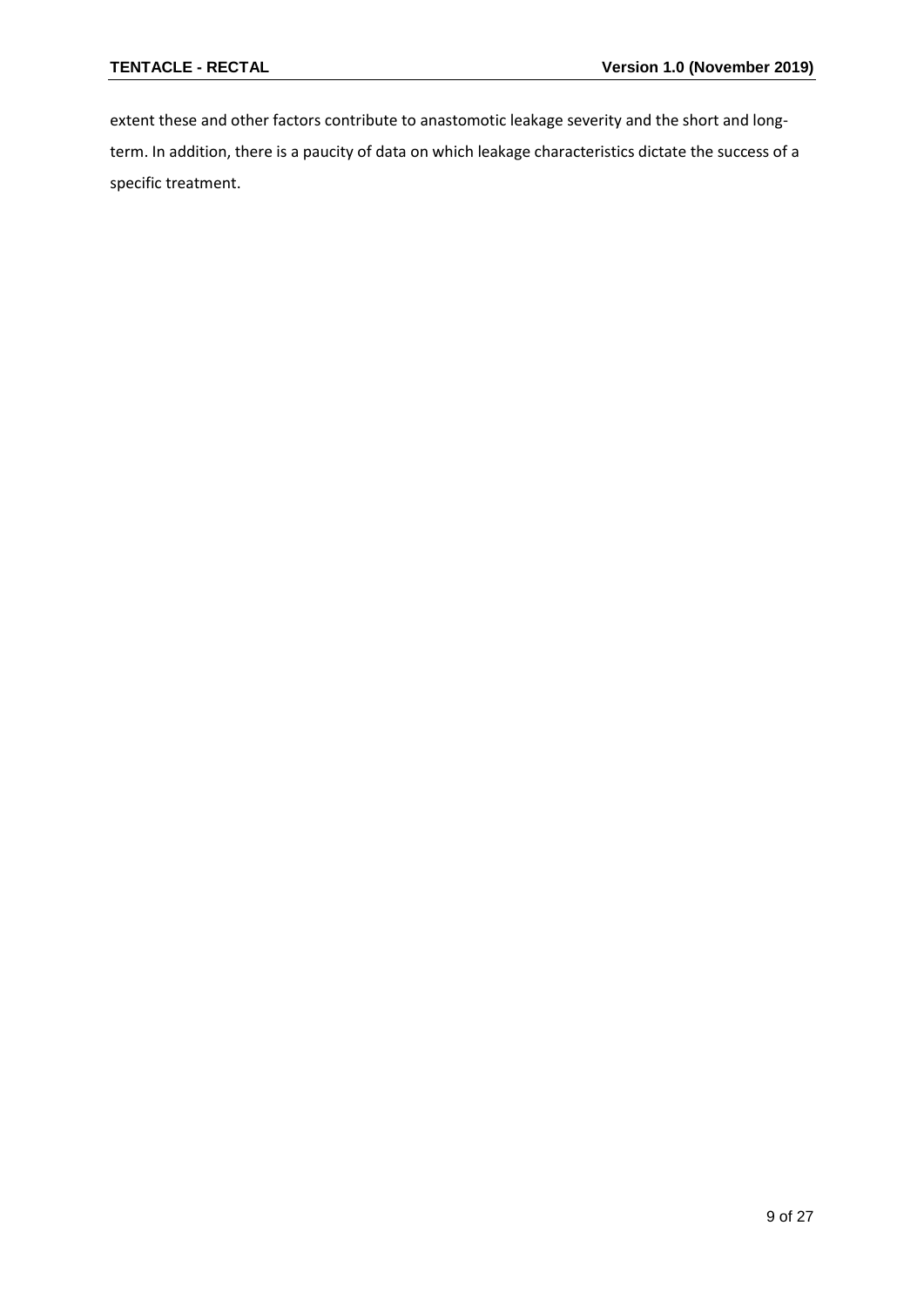## <span id="page-9-0"></span>**3. STUDY OBJECTIVES**

#### <span id="page-9-1"></span>**3.1 Main study objectives**

- 1. To investigate which factors contribute to anastomotic leakage severity and to compose an evidence based anastomotic leakage severity score, in which clinically relevant subgroups will be explored (e.g. diversion or not), as well as different clinical settings (e.g. leak diagnosis within or beyond 90 days postoperatively).
- 2. To evaluate the effects of different treatment approaches on all different pre-specified outcome parameters, stratified for severity score, anatomical characteristics of leakages and timing of diagnosis of leakage.

#### <span id="page-9-2"></span>**3.2 Other study objectives**

This is an explorative study and relevant interactions between factors will be investigated. The following other study objectives are predefined. Outcome will be evaluated in terms of preservation of bowel continuity, stoma rate, comprehensive complications index (CCI), number of reinterventions, length of stay and costs.

- 1. To investigate which factors are associated with 1-year anastomotic failure in patients undergoing low anterior resection for rectal cancer with or without diverting stoma in whom anastomotic leakage is diagnosed at different times within the one year postoperative period (e.g. <2 days versus 2 - 14 days, 14 - 28 days and 28 days - 1 year).
- 2. To investigate whether time until diagnosis of anastomotic leakage (e.g. <2 days versus 2 14 days, 14 - 28 days and 28 days - 1 year) is associated with outcome, stratified for diversion, severity of leakage and other case-mix variables as assessed by explorative regression analysis.
- 3. To investigate whether time from diagnosis to first active treatment is associated with outcome, stratified for diversion, severity of leakage and other case-mix variables as assessed by explorative regression analysis.
- 4. To investigate whether initial surgical approach (laparoscopic or open) is associated with severity of the leak, type of treatment, and outcome, corrected for relevant confounders.
- 5. To compare leakage characteristics, severity, treatment characteristics and outcome in patients with anastomotic leakage that received selective digestive tract decontamination (SDD, including type and timing)/mechanical bowel preparation (including type) versus patients who did not.
- 6. To investigate whether primary or salvage resection is associated with anastomotic leakage severity and to compare the effectiveness of different anastomotic leakage treatments between primary and salvage resections.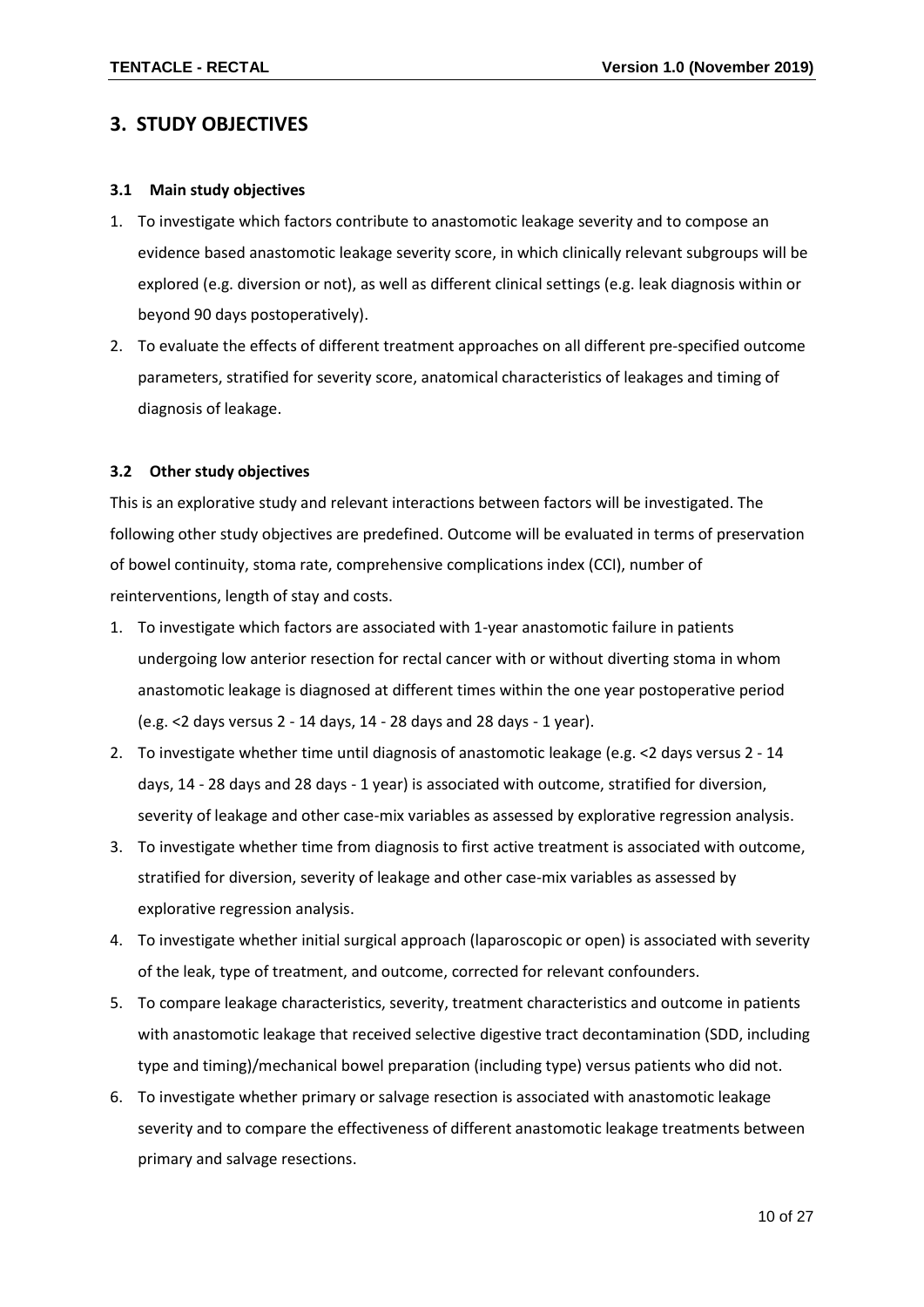- 7. To investigate whether the diagnostic modalities that were used to diagnose the leakage (e.g. whether endoscopy was performed) is associated with the choice of treatment and outcome after leakage treatment.
- 8. To investigate trends in the choice for and effectiveness of different anastomotic leakage treatments throughout the study years.
- 9. To investigate whether the use of a transanal drain is associated with a reduced severity of anastomotic leakage.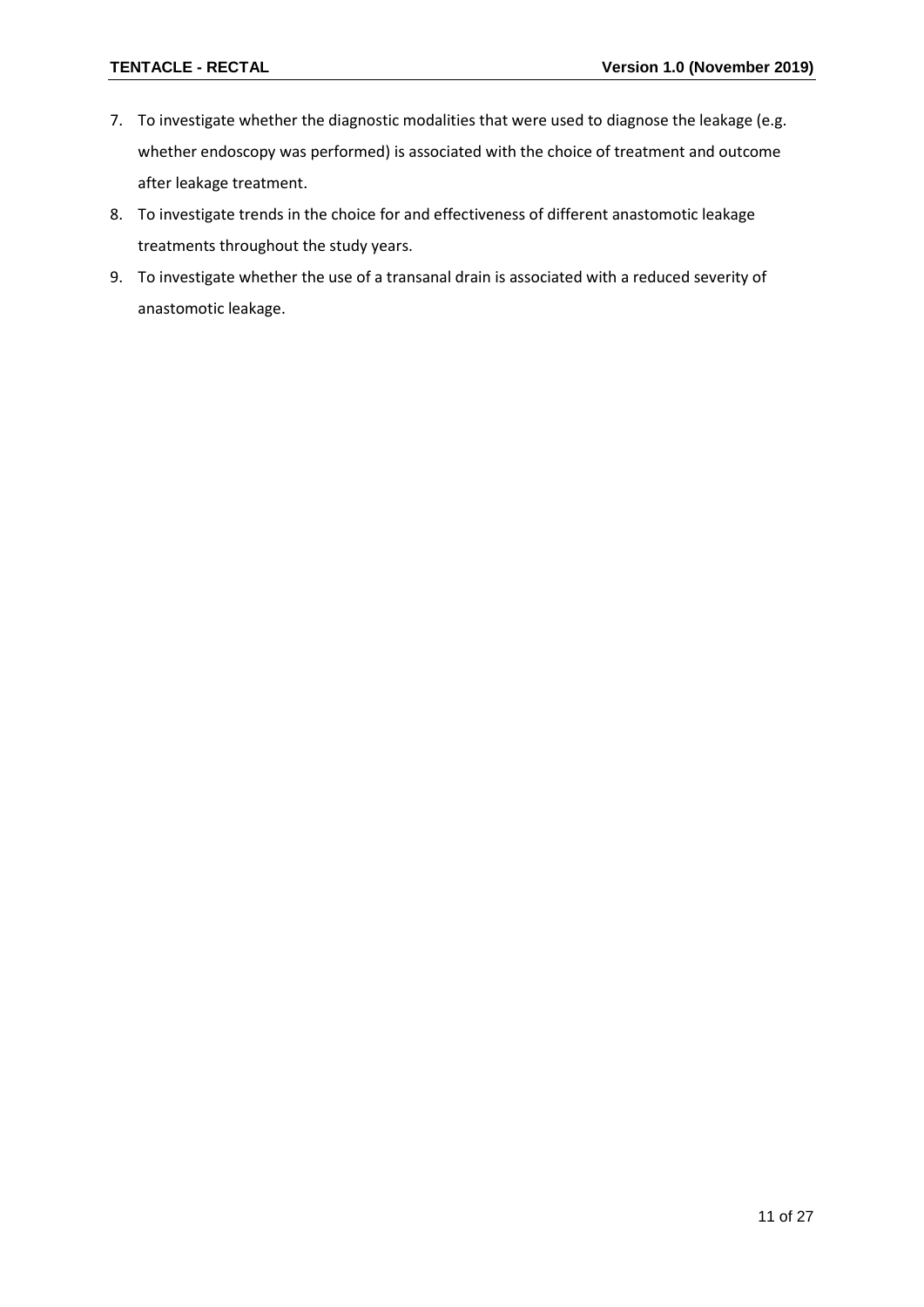### <span id="page-11-0"></span>**4. STUDY DESIGN**

#### <span id="page-11-1"></span>**4.1 Study type**

International multicenter retrospective cohort study.

#### <span id="page-11-2"></span>**4.2 Duration of the study**

Data from a recent 5 year cohort of patients who underwent rectal resection with anastomosis from January 1<sup>st</sup> 2014 until December 31<sup>st</sup> 2018 will be recorded. The total study duration will be from January 2020 until June 2021 (18 months).

#### <span id="page-11-3"></span>**4.3 Study timeline**

- January  $1^{st}$  January 15<sup>th</sup> 2020: Database building and approval of the first version of the protocol.
- January 16<sup>th</sup> 2020: Invitation of surgeons by sending first version of protocol and CRF.
- January 2020 March 2020: study document preparation and pilot in around 5 (inter)national centers. Protocol and CRF refinement based on comments of pilot study results.
- March 16<sup>st</sup> 2020: Final protocol and CRF is sent to participating centers. All participating surgeons receive a Castor database login.
- April 2020 December 2019: Data collection.
- January 2021 June 2021: Analysis and manuscript writing.

#### <span id="page-11-4"></span>**4.4 Follow-up of patients**

Follow-up duration will be 1 year.

#### <span id="page-11-5"></span>**4.5 Study setting**

This study will be performed in a multicenter and multinational setting. A large proportion of the group of Dutch hospitals that comprises the Dutch Snapshot Research Group is expected to participate. The rectal TENTACLE study will also be submitted to the European Society of Coloproctology (ESCP) and formal support of the ESCP will be sought (see also *Chapter 5.5 – Feasibility*).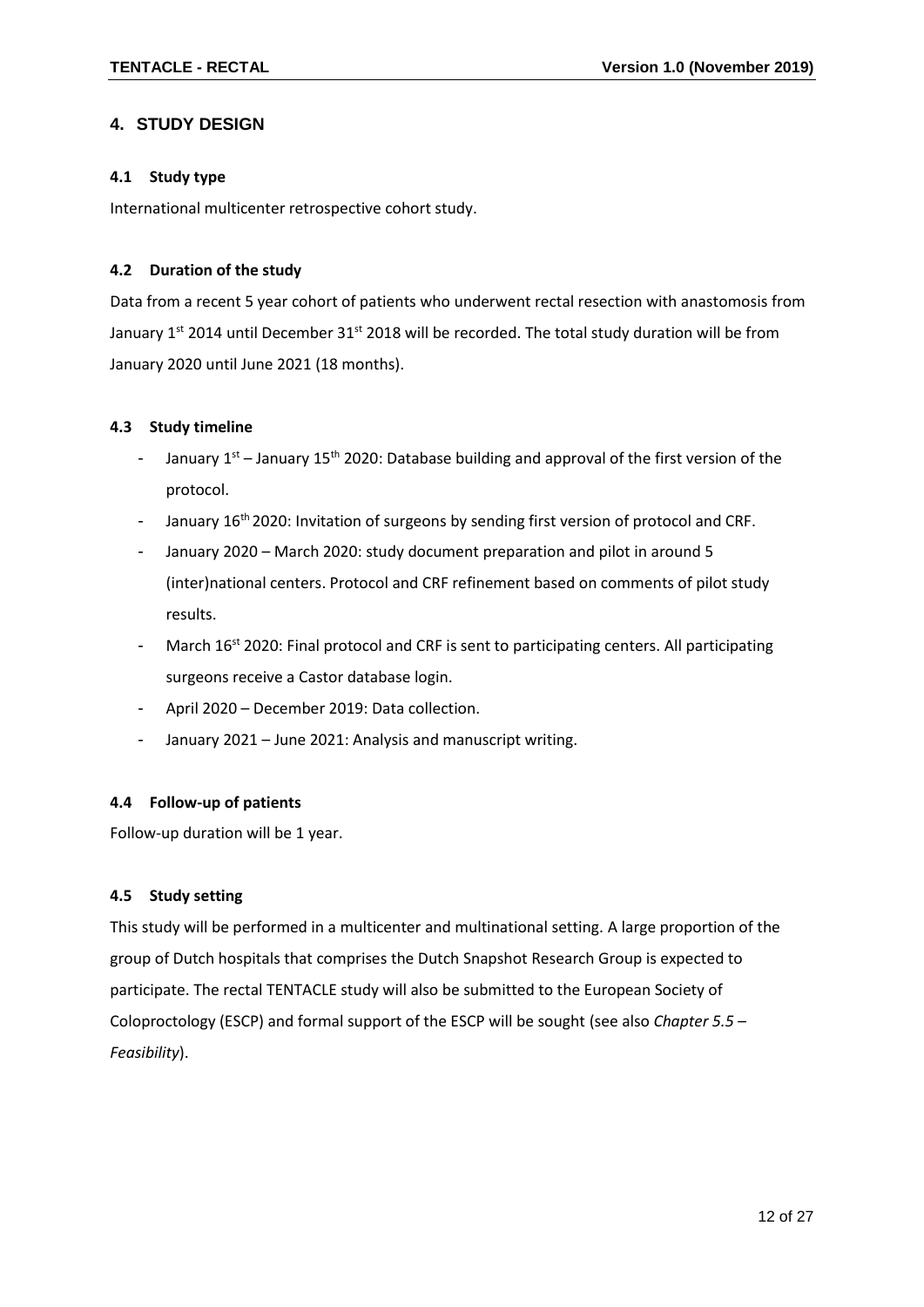## <span id="page-12-0"></span>**5. STUDY POPULATION**

#### <span id="page-12-1"></span>**5.1 Population**

All consecutive adult rectal cancer patients who have been operated between January 2014- December 2018 will be retrospectively analyzed and evaluated for an anastomotic leakage. All patients with an anastomotic leakage diagnosed within one year from primary surgery are suitable for inclusion.

#### <span id="page-12-2"></span>**5.2 Inclusion criteria**

In order to be eligible to participate in this study, a subject must meet all of the following criteria:

- Aged 18 years or older;
- Cancer located in the rectum, defined according to the international definition of the rectum consensus [D'Souza 2019];
- Rectal cancer resection with primary anastomosis (with or without diverting loop ileostomy) for either primary cancer, completion after local excision or salvage resection for regrowth after watch & wait or local excision;
- Postoperative anastomotic leakage according to the following definition: "a breach in a surgical join between two hollow viscera, with or without active leak of luminal contents" [Peel 1991].

#### <span id="page-12-3"></span>**5.3 Exclusion criteria**

- Rectal resection for benign disease;
- Rectal resection for recurrent rectal cancer after previous low anterior resection or other primary malignancies;
- Emergency resection;

#### <span id="page-12-4"></span>**5.4 Sample size calculation**

This is an explorative study and data will be used to investigate to what extent specific characteristics of anastomotic leakages are associated with severity of the leakage and how they relate to the successfulness of different treatments.

For the primary study objective 1, in order to create a risk score with 20 candidate predictors, with a one year stoma-free survival rate of 70% and a root mean square percentage error (rMSPE) of 15%, 1097 patients with anastomotic leakage should be included [Riley 2018].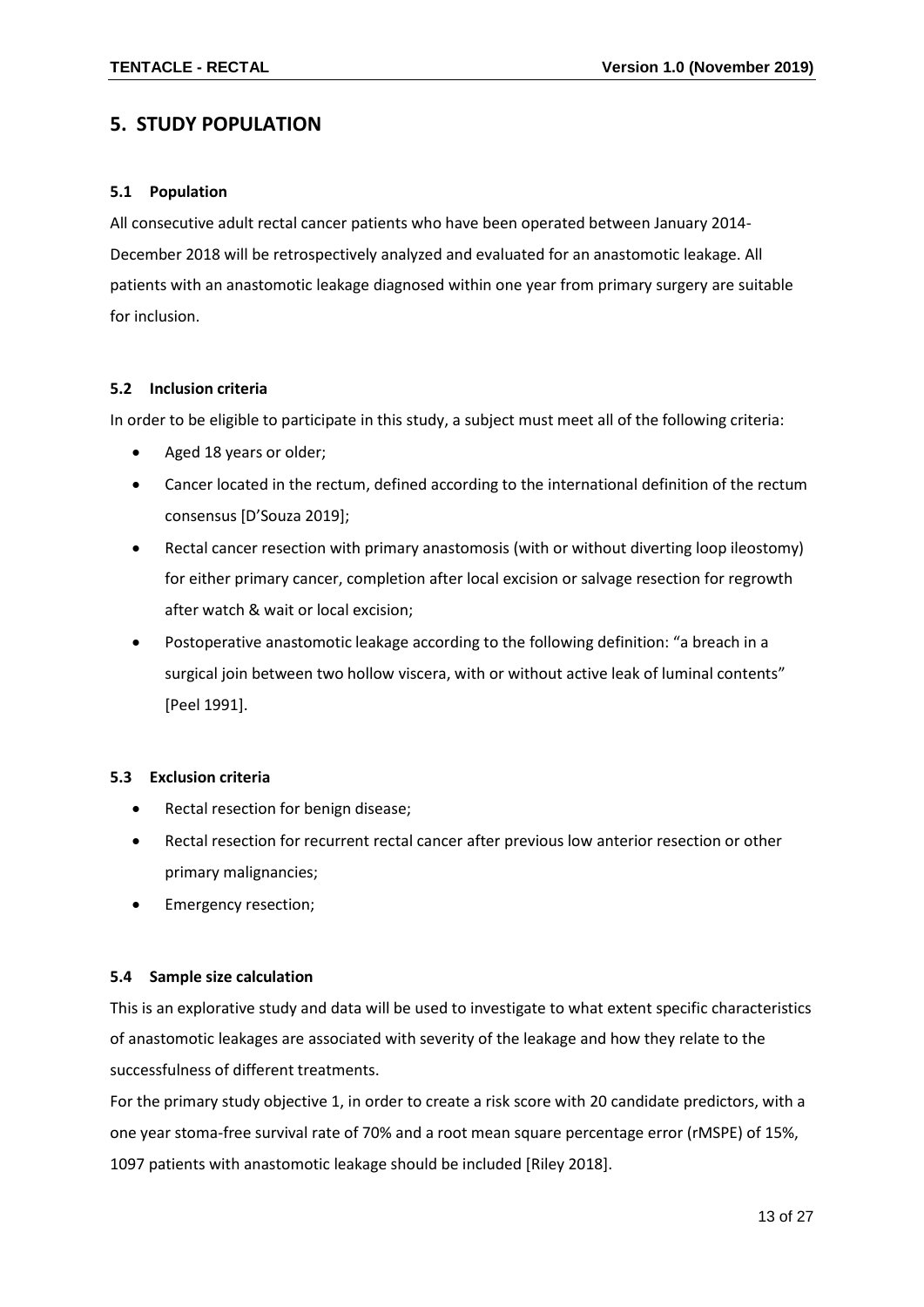For comparing the effectiveness of different treatment strategies (primary study objective 2), another power calculation was performed. With a one year stoma-free survival of 70%, a relative difference of 25% (corresponding to an absolute difference of 7%) between treatment strategies is considered to be clinically significant, and with a power of 0.80 and a significance level of 0.05, 1246 patients are needed.

#### <span id="page-13-0"></span>**5.5 Feasibility**

In order to include the proposed number of patients and to collect data from international patient cohorts, we aim to acquire data from 2 colorectal surgery networks. Although there is some overlap between these groups, we believe that inviting the networks to participate will optimize the chance of obtaining robust results from this study.

#### *1) The Dutch Snapshot Research group*

A large group of Dutch hospitals performing colorectal cancer surgery have previously participated in snapshot studies and are expected to participate. During the study period of 5 years, the incidence of rectal cancer according to the IKNL is 4400 per year and we expect that 1350 patients can be screened for eligibility. The 1-year incidence of anastomotic leakage in the Netherlands based on a previous snapshot study of all rectal cancer resections in 2011 is 20%. Therefore, data from 1350 patients with anastomotic leakage (1350\*5\*0.2) can be included from the Netherlands.

#### *2) The European Society of Coloproctology group*

This European group has previously carried out snapshot studies with >1000 collaborators from Europe. The TENTACLE – Rectum protocol will be submitted to this group and the group members could contribute a substantial number of patients to the study. In addition, it would add to the generalizability of our results.

In addition to these scientific groups and societies, collaboration is sought with the following societies to increase patient numbers and to increase generalizability of our results:

- *3) Latin American Forum*
- *4) American Society of Colorectal Surgeons*
- *5) Colorectal Society of Australia and New-Zealand*
- *6) Japanese Society for Cancer of the Colon and Rectum*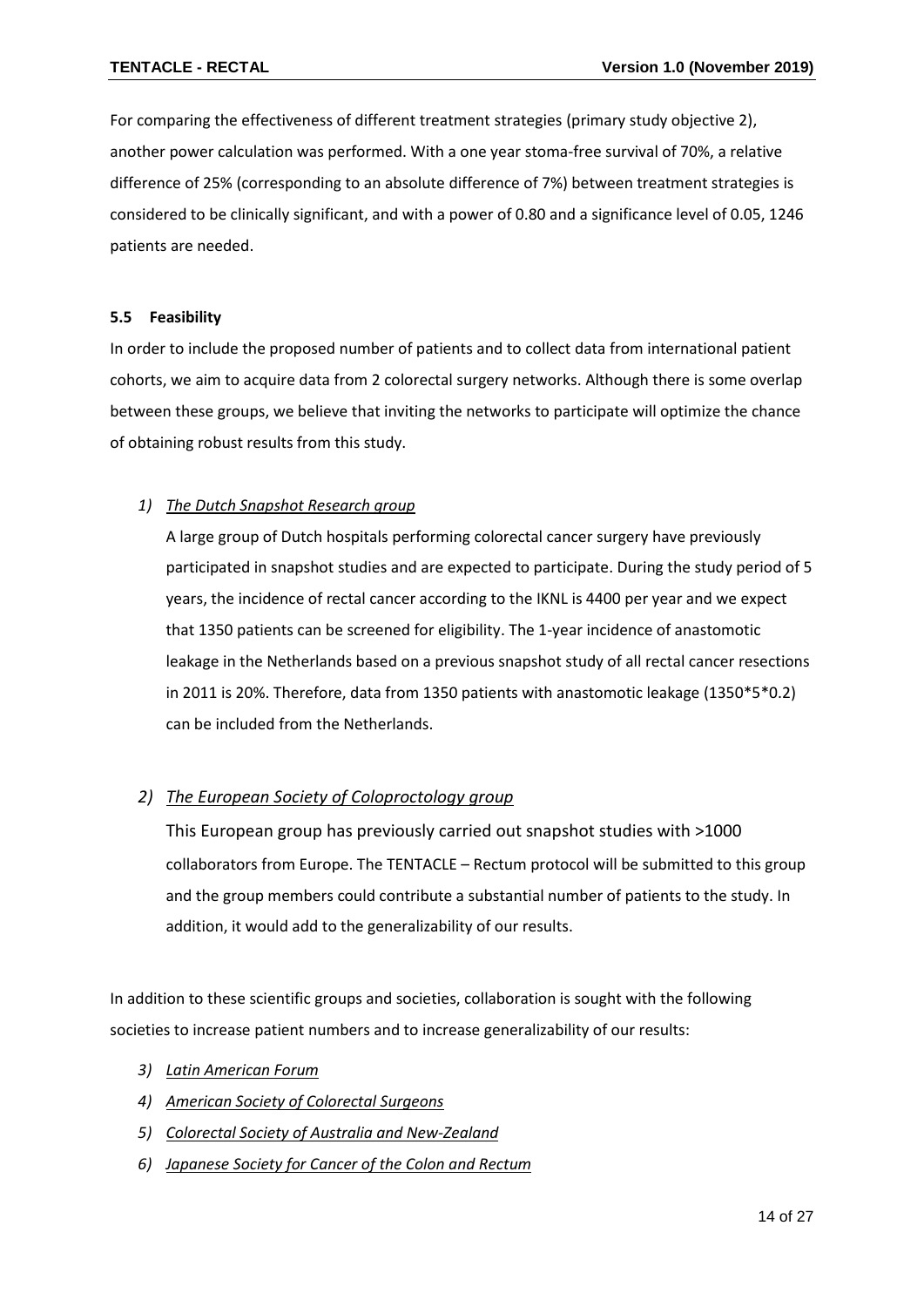## <span id="page-14-0"></span>**METHODS**

#### <span id="page-14-1"></span>**5.6 Primary outcome parameter**

• 1-year stoma free survival.

#### <span id="page-14-2"></span>**5.7 Secondary outcome parameters**

- 30/90/365 day mortality.
- Modified Clavien-Dindo classification.
- Comprehensive complications index (CCI) [Slankamenac 2013].
- Total number of reinterventions within one year (endoscopic, radiologic, surgical).
- Total number of unplanned readmissions within one year.
- Hospital length of stay after index surgery and during one year.
- ICU length of stay.
- Stoma rate at 1 year after index surgery.
- Total time of having a stoma until one year .
- Type of stoma present at one year (diverting, permanent, ileostomy or colostomy).
- Secondary leakage related complications (extrapelvic abscess, cutaneous fistula, vaginal fistula, bladder fistula, small bowel, ureteric fibrosis with hydronephrosis).
- Total hospital costs (estimated by standardized cost list).
- 1-year local recurrence rate.

#### <span id="page-14-3"></span>**5.8 List of study parameters**

This is a retrospective study and we expect that not all relevant data can be obtained from the patient files. For example, estimation of leak circumference, degree of retraction, and specific location of the leak (circular anastomosis or blind loop) will most often not be possible without an endoscopy and we expect that not all patients underwent an endoscopy. However, it is expected that the large number of patients will provide enough data to analyze whether factors with a lot of missing data are of influence. Therefore, these factors that are likely to have a lot of missing data are taken up in this list, even though missing data may introduce bias.

• *Hospital Characteristics:* hospital type (academic, non-academic teaching, categorial); annual volume of rectal cancer resections 2014-2018, annual volume of restorative low anterior resection 2014-2018, number of restorative low anterior resection for rectal cancer with the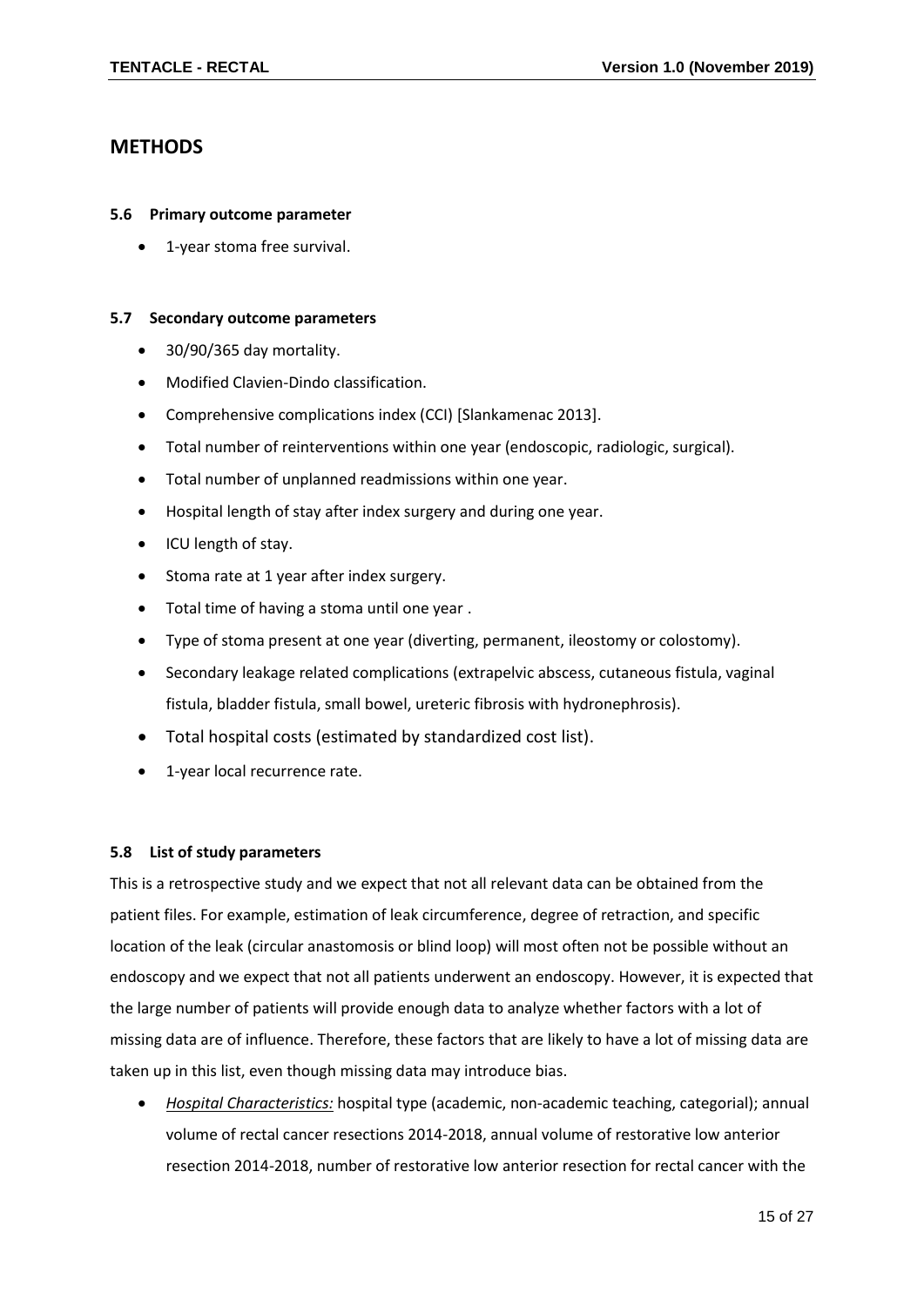lower border below the sigmoid take-off on sagittal MRI 2014-2018, number of hospital beds; diagnosis & treatment strategy by general surgeon-on-call versus dedicated gastrointestinal surgeon; ward facilities (e.g. dedicated colorectal nurse / physician assistant); types of diagnostic and treatment modalities that are available in the hospital.

- *Patient and tumor characteristics:* year of surgery, sex; age; length; weight; ASA classification; Charlson comorbidity index; tumor location (distance from anorectal junction to the lower border of the tumor on sagittal MRI); preoperative T-stage; preoperative Nstage; preoperative M-stage.
- *Treatment characteristics:* neoadjuvant therapy (radiotherapy, chemotherapy (with and without bevacuzimab); chemoradiotherapy); interval between end of neoadjuvant treatment and surgery (weeks); perioperative selective digestive decontamination (SDD) received; SDD type and timing; preoperative mechanical bowel preparation; type of mechanical bowel preparation; operation approach (laparoscopic, laparoscopic TaTME, robotic, robotic TaTME, open, TATA); multivisceral resection (if yes: which additional organs); lateral lymph node dissection performed (no, unilateral, bilateral); anastomotic technique (hand sewn, single stapled circular, double stapled circular); anastomotic configuration (E-E, E-S, colopouch, coloplasty); site of anastomosis (cm from anal verge or anorectal junction. In analysis, distance from anal verge is calculated to be 2,5cm extra in females and 3,5cm extra in males. This is used in cases where only one of the two parameters is known.); air leak test performed; complete donuts.
- *Anastomotic leakage diagnosis:* time from surgery to diagnosis of the leakage (days); modality performed to diagnose anastomotic leakage; approximate time from diagnosis to active (e.g. radiologic drainage, endoscopic, surgical) treatment of the leakage (hours).
- *Patient parameters at the time of diagnosis (parameters closest to diagnosis should be used and parameters within 24 hours prior diagnosis can be used):* in-hospital versus out of hospital; altered mental status (GCS<15); respiratory rate; systolic blood pressure; heart rate; temperature; leukocyte count; CRP, serum albumin, kreatinine.
- *Leakage characteristics:* location of the leak (blind loop versus anastomosis, dorsal versus ventral; fistula to vagina, bladder, small bowel, skin, urethra); estimated circumference of the leakage (0-25%, 25-50%, 50-75% and 75-100%, if possible); extent of the contamination (e.g. none, pelvic fluid collections, free abdominal collections); (postoperative) drains in place at time of diagnosis (e.g. abdominal drain, transanal drain).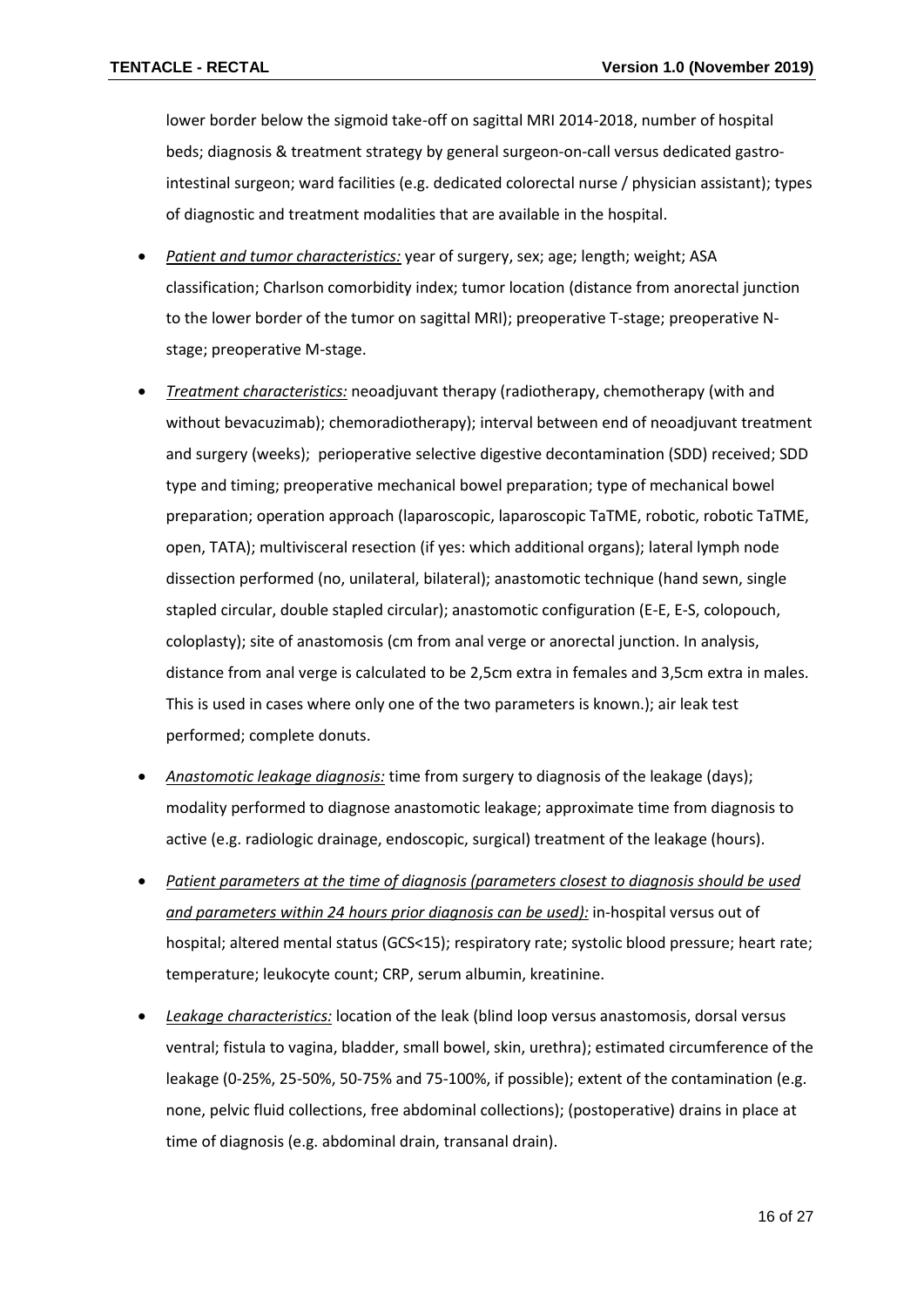- *Anastomotic leakage treatment:* (re-)admission to ICU or medium care/high care; transanal drain placement through anastomotic defect; endoVAC/endoSponge placement; percutaneous drainage (transgluteal vs transabdominal); reoperation; reoperation approach; reoperation procedure (drainage only, suturing of the leak; resection of the leak and re-anastomosis; disconnection and end colostomy formation; diverting stoma formation).
- *Anastomotic leak healing:* Anastomotic leak healed (assessed by endoscopy, radiologic imaging and date of healing).
- *Stoma related parameters:* Stoma (re-)reversed and / or (re-)created, including types and dates.
- *Complications with Clavien-Dindo grade:* Pulmonary (pneumonia, pleural effusion requiring drainage, respiratory failure requiring reintubation, acute respiratory stress syndrome (ARDS, Berlin definition[Ranieri 2012]), acute aspiration); cardiac (cardiac arrest requiring CPR, myocardial infarction (WHO definition[Mendis 2011]), atrial dysrhythmia requiring treatment, ventricular dysrhythmia requiring treatment, congestive heart failure requiring treatment); gastrointestinal (ileus (small bowel dysfunction preventing or delaying enteral feeding), small bowel obstruction, clostridium difficile infection, gastrointestinal bleeding requiring intervention or transfusion); urologic (acute renal insufficiency (defined as doubling of baseline creatinine), acute renal failure requiring dialysis, urinary tract infection, urinary retention requiring reinsertion of urinary catheter, delaying discharge or discharge with urinary catheter); thromboembolic (deep venous thrombosis, pulmonary embolism, stroke (CVA); infection (wound infection requiring opening of wound or antibiotics, central intravenous line infection, intra-abdominal abscesses, generalized sepsis (CDC definition [Hall 2011], other infections requiring antibiotics; other complications (abdominal wall dehiscence, multiple organ dysfunction syndrome (Definition: American College of Chest Physicians/Society of Critical Care medicine Consensus Conference Committee [Bone 1992]).
- *The comprehensive complications index (CCI):* The CCI [Slankamenac 2013]) is calculated from all scored complications.
- *Length of stay, readmissions and mortality:* hospital length of stay (total days); total number of unplanned readmissions within one year; ICU length of stay (total days); 30-day mortality; 90-day mortality; 365-day mortality.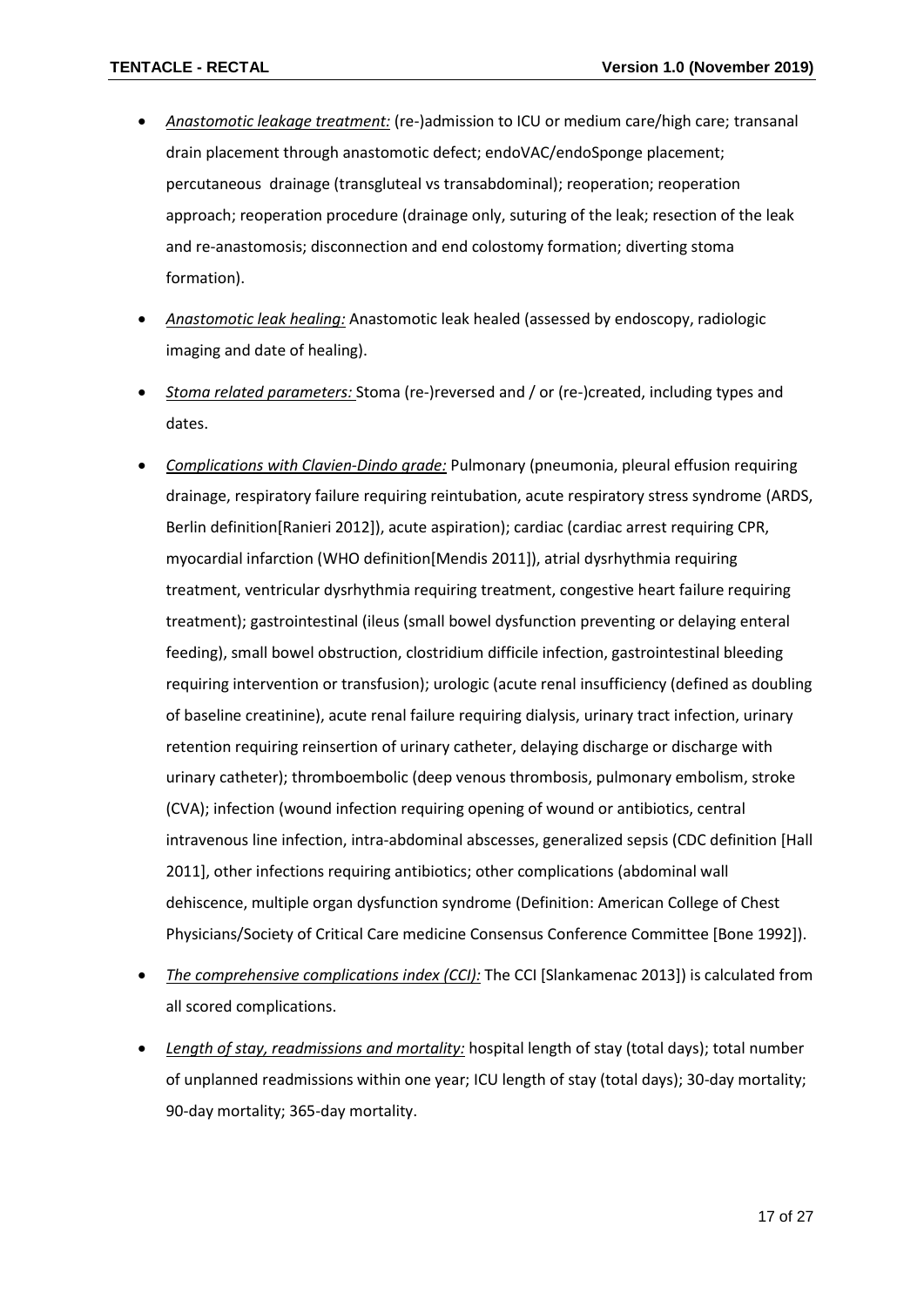#### <span id="page-17-0"></span>**6. ANALYSIS**

#### <span id="page-17-1"></span>**6.1 Analysis strategy – general considerations**

The goal of main study objective 1 is to investigate which factors contribute to anastomotic leakage severity and to compose an evidence based anastomotic leakage severity score that reflects the influence of leakage associated parameters on clinical outcome (i.e. 1 year stoma-free survival). This will allow researchers to describe leakage severity in groups of patients and it can be used to correct for differences between groups regarding anastomotic leakage severity. This will therefore aid in performing future comparative effectiveness studies regarding anastomotic leakage treatments. Only factors that concern treatment characteristics (listed in *chapter 6.3 – List of study parameters / Treatment characteristics*), leakage characteristics (listed in *chapter 6.3 – List of study parameters / Leakage characteristics*) and factors that concern the consequences of the leak for a patient (listed in *chapter 6.3 – List of study parameters / Patient parameters at the time of diagnosis*) are used to compose this score.

Other important parameters that are likely to be predictive for 1 year stoma-free survival (e.g. age, comorbidity index, preoperative performance status, etc.) are not included in the severity score since these can be reported (and corrected for) separately. In addition, it is one of our other study objectives to compose a model that predicts 1-year stoma-free survival in case of anastomotic leakage (see *chapter 3.2 – Other study objectives*) and for this model all predictive factors that are registered in this study will be taken into account.

#### <span id="page-17-2"></span>**6.2 Main study objective 1**

The first main study objective is to investigate what factors contribute to anastomotic leakage severity and to compose an evidence based anastomotic leakage severity score. First, univariate analysis is performed on relevant parameters that are described in *chapter 6.3 – List of study parameters.* Relevant parameters are entered into separate binary logistic regression models with 1 year stoma-free survival as outcome parameter in order to explore associations in the data. Second, factors that are considered to be clinically relevant based on literature and/or expert opinion are selected for multivariate analysis. Backwards selection is used to exclude values of p>0.05 from the model. Results are presented as odds ratio (OR) with 95% confidence intervals (CI). A 2-tailed p<0.05 is considered statistically significant. Third, this multivariate model will be internally validated by bootstrapping, using 5000 bootstrap resamples. Finally, a nomogram is constructed based on the final bootstrapped multivariable regression analysis and this nomogram can be used to calculate the anastomotic leakage severity score.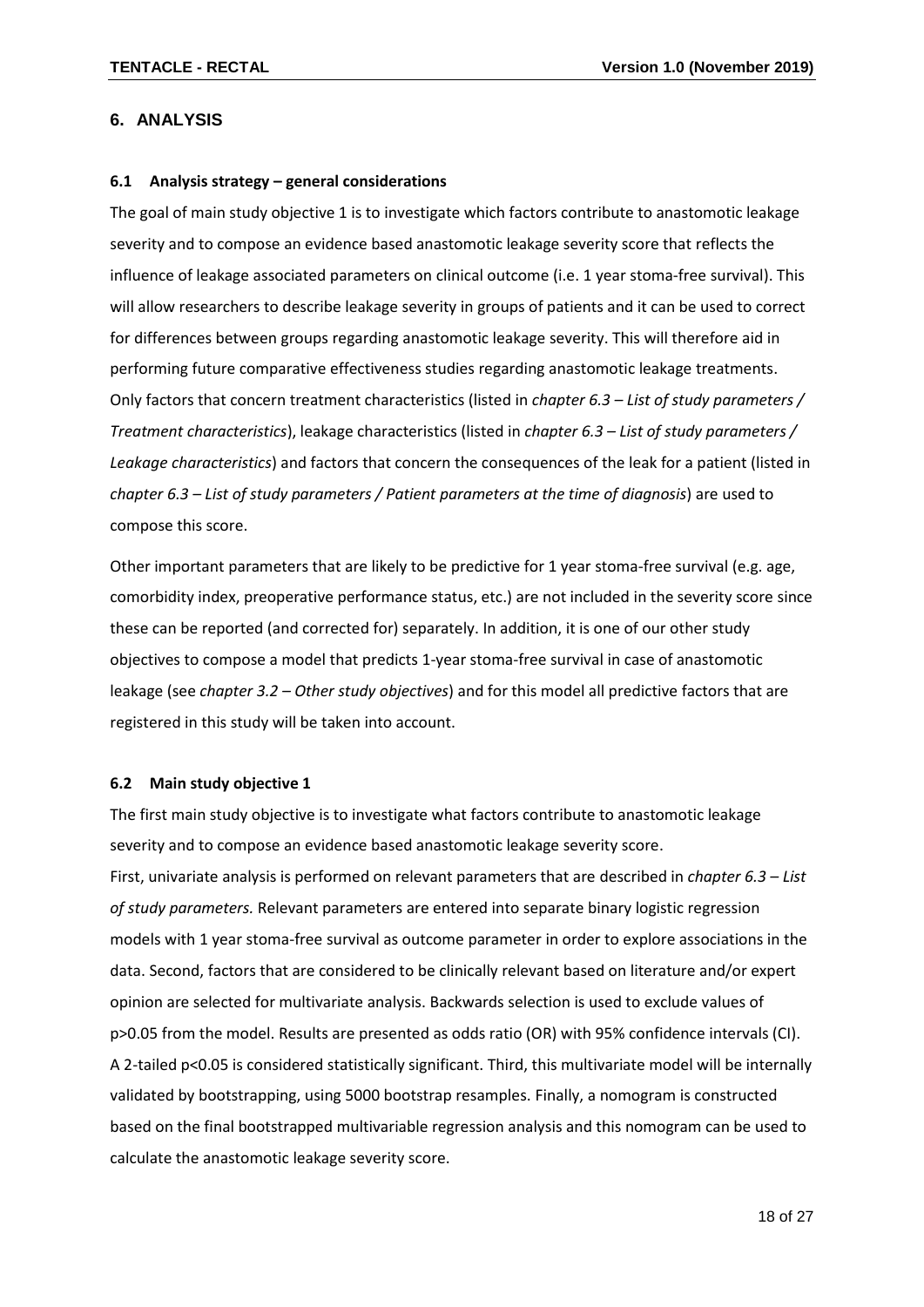In order to investigate the relative influence of casemix parameters (e.g. age, comorbidity, etcetera) on the leakage severity score, similar analysis will be performed in which casemix parameters (listed in *chapter 6.3 – List of study parameters / Patient and tumor characteristics)* are also included. If casemix is found to be very strongly associated with outcome relative to the severity score (to the extent that the severity score is of limited additional value in the regression model), latent class analysis is used [Rabe-Hesketh 2008]. The parameters used for the anastomotic leakage severity score (*chapter 6.3 – List of study parameters / Leakage characteristics* and in *chapter 6.3 – List of study parameters / Patient parameters at the time of diagnosis*) are used to create casemix corrected classes of anastomotic leakage severity.

The results obtained by the described analyses will also be performed in subgroups of patients with and without diverting ileostomy and by primary anastomosis height. By performing this sensitivity analysis, we will investigate whether the obtained model is useful for all types of rectal cancer resection or whether different factors are predictive of 1 year stoma-free survival for the different types of rectal cancer resection. If substantial differences are found between the primary analysis and this sensitivity analysis, the possibility of composing different anastomotic leakage severity scoring systems will be considered.

In addition, we will investigate and report whether the anastomotic leakage severity score is also predictive of the other outcome parameters. Together with data from the secondary study objective, (see *chapter 3.2 – Other study objectives*) in which associations between 1 year stoma-free survival and other outcome parameters are investigated, other parameters that can be used as a proxy for 1 year stoma-free survival are being determined.

#### <span id="page-18-0"></span>**6.3 Main study objective 2**

The second main study objective is to investigate what anastomotic leakage characteristics are associated with success of different treatments and to compare the effectiveness of different anastomotic leakage treatment strategies for leakages classified according to severity and leakage characteristics.

In the first analysis, relevant treatment parameters (listed in *chapter 6.3 – List of study parameters / Anastomotic leakage treatment*) are the exposures. The association between anastomotic leakage characteristics and operation characteristics (see *chapter 6.3 – List of study parameters / Leakage characteristics* and *chapter 6.3 – List of study parameters / Operation characteristics*) and outcome parameters (see *chapter 6.1 – Primary outcome parameter* and *chapter 6.2 – Secondary outcome parameters*) will be evaluated for the exposures in regression analysis. Correction for patient characteristics, tumor characteristics and anastomotic leakage severity score is performed, if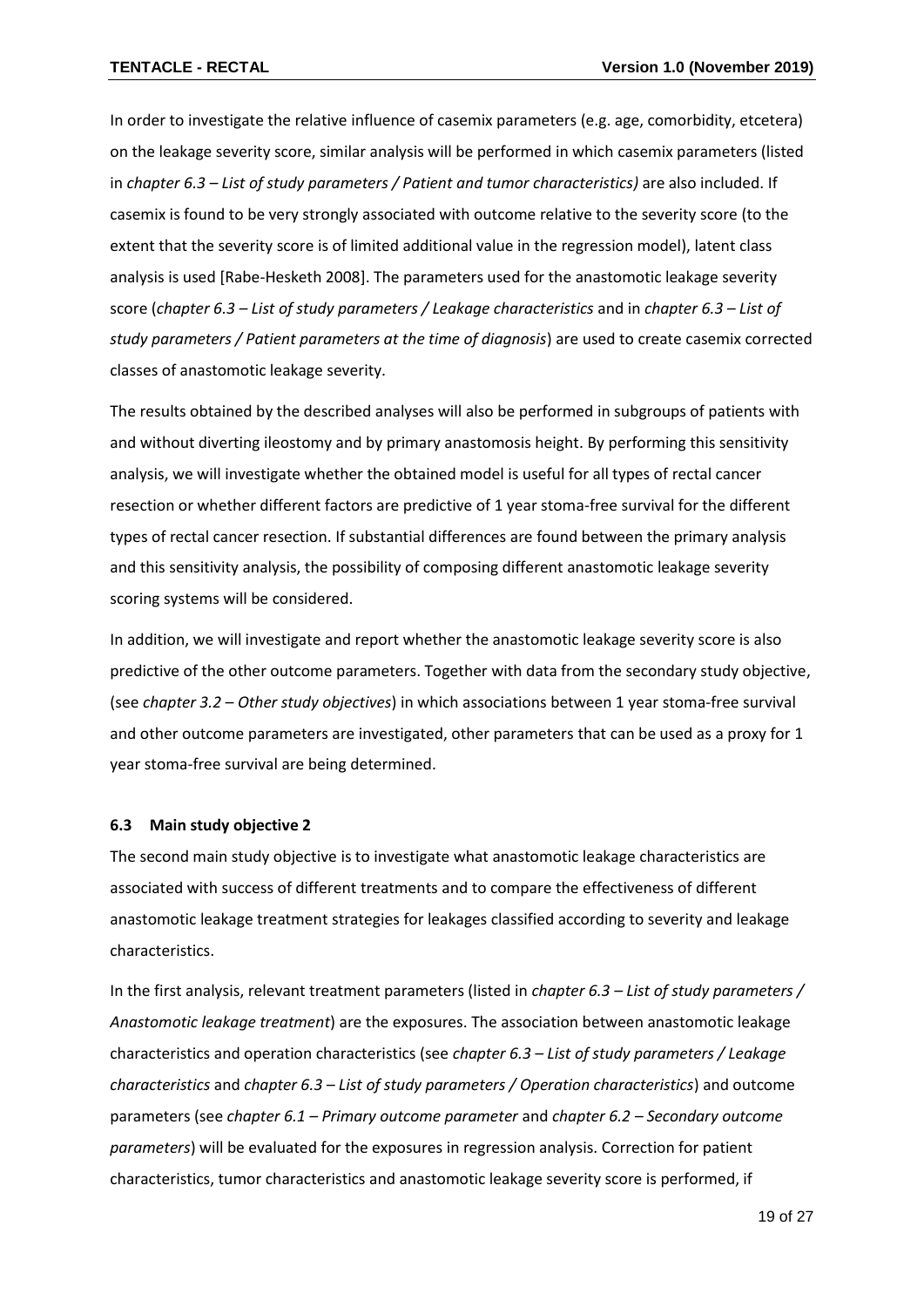appropriate.

Based on the results of this first analysis, subgroups of patients are created based on individual operation or leakage characteristics or based on combinations of characteristics. The effectiveness of anastomotic leakage treatment strategies is assessed in regression models for the different outcome parameters and corrected for patient characteristics, tumor characteristics and anastomotic leakage severity score, if appropriate. Comparison of the primary outcome parameter and secondary outcome parameters will be expressed in terms of a relative risk and corresponding 95% confidence intervals. A two-tailed P < 0.05 is considered statistically significant.

#### <span id="page-19-0"></span>**6.4 Other study objectives**

Analysis of other study objectives will follow the same principles as described in *chapter 7.2 – Main study objective 1* and *chapter 7.3 main study objective 2*. Detailed and predefined analysis plans will be written during the preparation phase of the TENTACLE – Rectum study (see also *Chapter 4.3 – Study timeline*).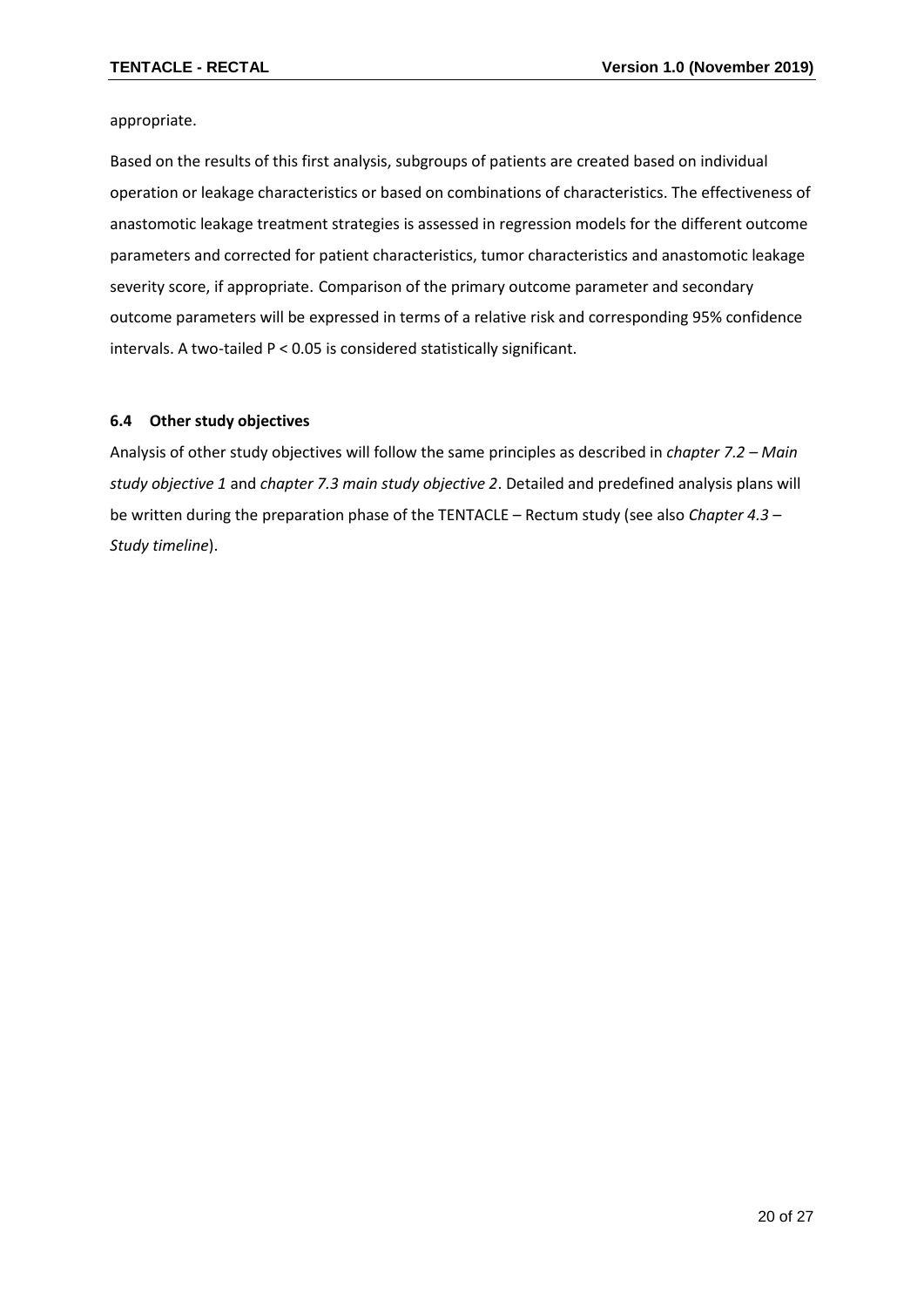## <span id="page-20-0"></span>**7. ETHICS STATEMENT AND REGULATORY APPROVAL**

This study will be conducted in compliance with the principles of the declaration of Helsinki. The study protocol and relevant documents have been approved by the medical ethical committee of the Radboud University Medical Center, Nijmegen, the Netherlands. All participating centers are provided with the study protocol and relevant documents in January 2020, so that participating centers can ask their local ethical committees for approval if needed according to local ethical protocols.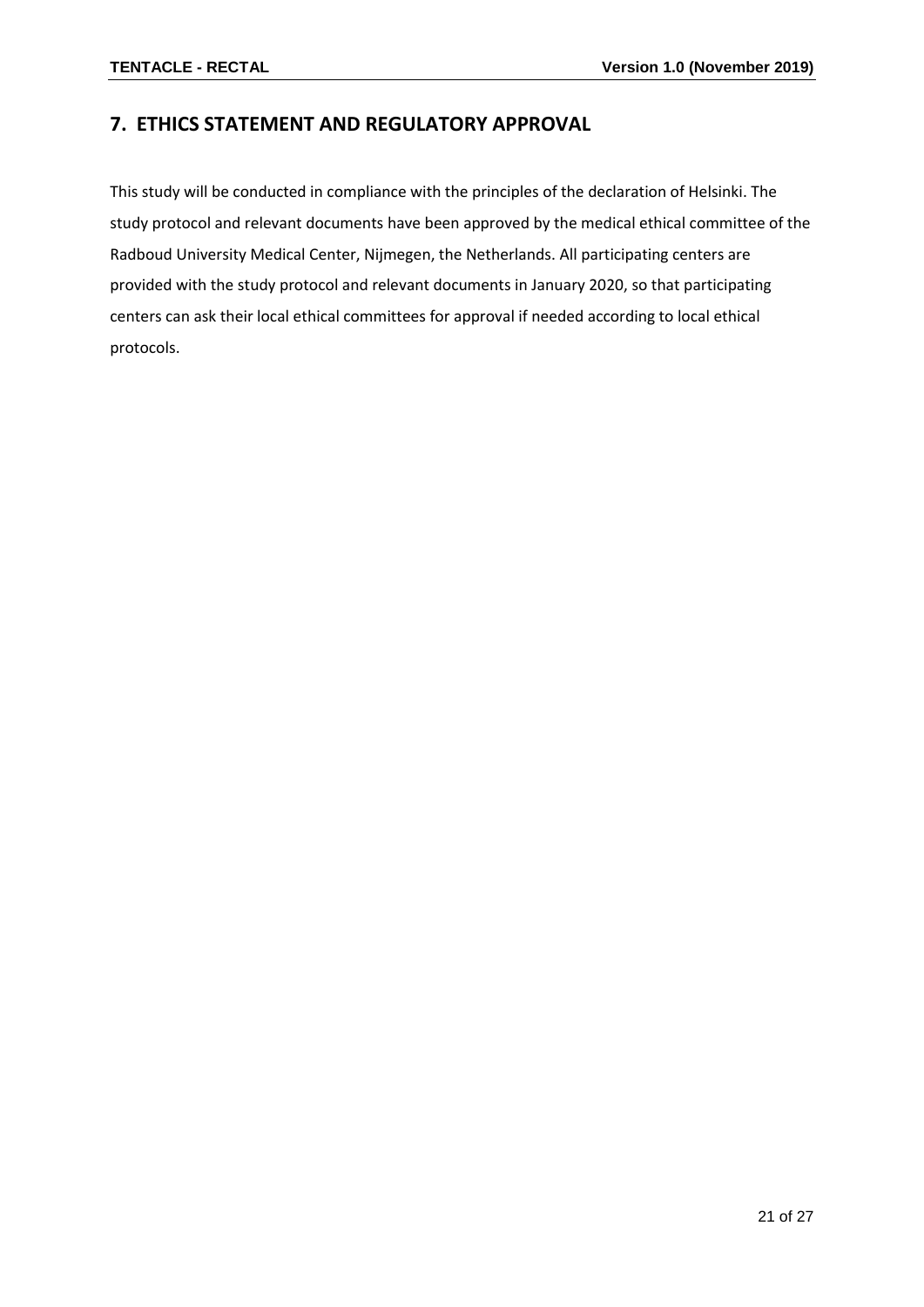## <span id="page-21-0"></span>**8. DATA HANDLING**

#### <span id="page-21-1"></span>**8.1 Database system**

The Castor database system [\(www.castoredc.com\)](http://www.castoredc.com/) will be used. This online medical research database system is certified to meet international security standards and is compliant with all relevant regulations, amongst which are ICH-GCP, GDPR, HIPAA, FDA 21 CFR part 11, ISO 27001 and ISO 9001. More information and individual security certificates can be found on [https://www.castoredc.com/security-statement.](https://www.castoredc.com/security-statement)

#### <span id="page-21-2"></span>**8.2 Case report form (CRF)**

A detailed CRF is created from the Castor [\(www.castoredc.com\)](http://www.castoredc.com/) database and provided to the invited centers (see also appendix 1). The CRF includes info points with definitions and guidelines that aid in adequate scoring of the listed parameters.

#### <span id="page-21-3"></span>**8.3 Data collection and data entering**

All patient data will be entered anonymously by or under supervision of the treating physician(s). Up to 4 users per participating center will receive a Castor login username and password and these users can enter data into the database. In addition to entering data per patient individually, local study teams can upload their already existing database into the Castor database system and add only the additional data that is required for this study. The TENTACLE – Rectum study team can provide a step-by-step manual and can help the local teams with any data collection issues, if needed.

#### <span id="page-21-4"></span>**8.4 Data privacy statement**

All anonymous study data will be available to the rectal TENTACLE – Rectum study team. The data of a center will be available to that specific center only through the Castor database system website. The data will not contain identifiable patient parameters (e.g. no date of birth etc.) in compliance with the General Data Protection Regulation (GDPR - EU 2016/679). Each patient will be coded with a unique patient number so that patients in the study are untraceable from the study database. Surgeons that participate in the rectal TENTACLE – Rectum study are asked to keep a password coded file that can identify individual patients locked away in their practice. This file can be accessed by the local investigators if needed, for example in case a relevant new research question requires entering of additional data into the database.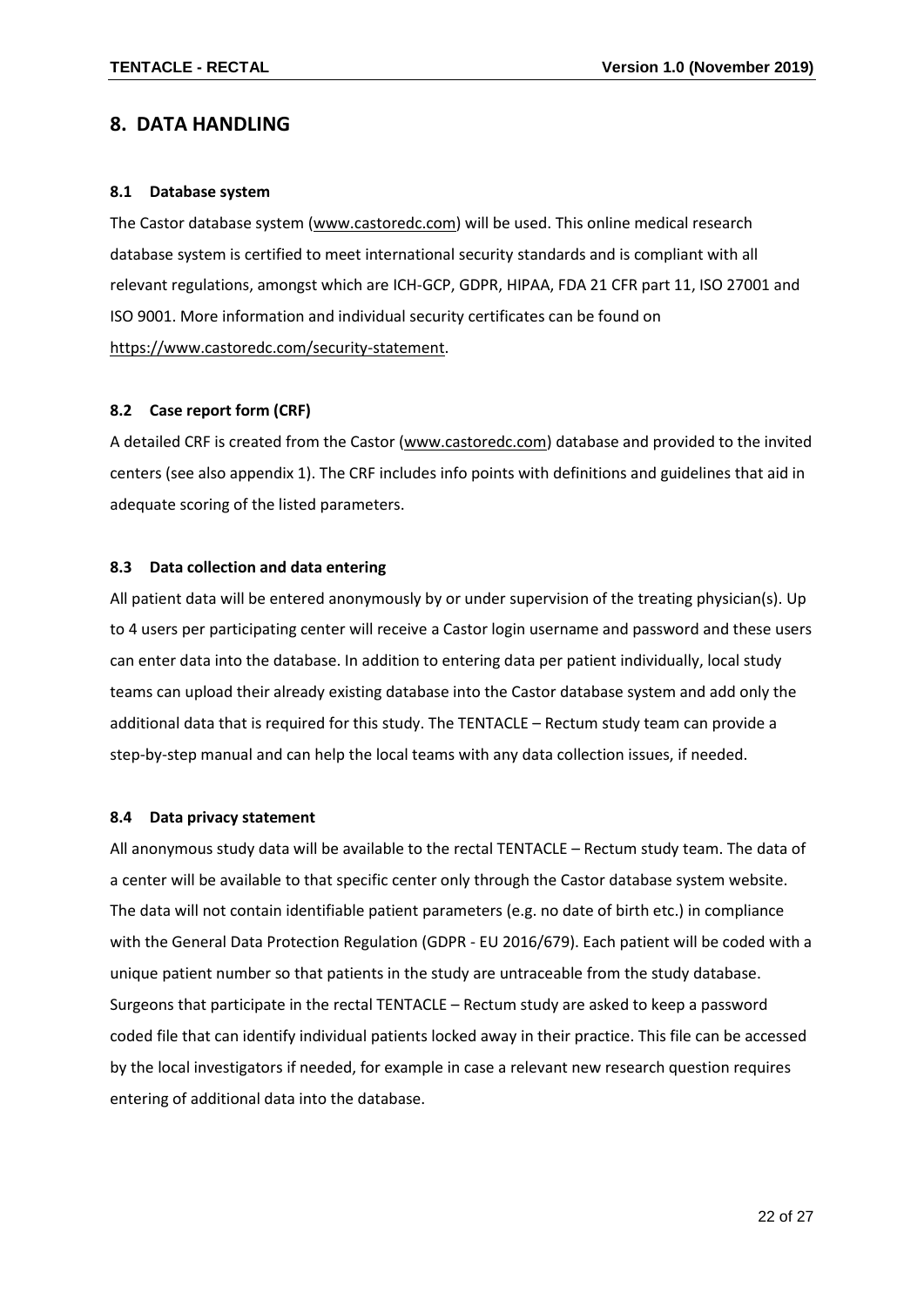## <span id="page-22-0"></span>**9. PUBLICATIONS**

#### <span id="page-22-1"></span>**9.1 Main publications**

We aim to publish two main manuscripts that cover the investigation of our main study objectives:

- 1. To investigate which factors contribute to anastomotic leakage severity and to compose an evidence based anastomotic leakage severity score, in which clinically relevant subgroups will be explored (e.g. diversion or not), as well as different clinical settings (e.g. leak diagnosis within or beyond 90 days postoperatively).
- 2. To evaluate the effects of different treatment approaches on all different pre-specified outcome parameters, stratified for severity score, anatomical characteristics of leakages and timing of diagnosis of leakage.

#### <span id="page-22-2"></span>**9.2 Other publications**

Other possible publications will cover the secondary study objectives. These manuscripts will be defined at a later stage during the study.

#### <span id="page-22-3"></span>**9.3 Publication policy**

The TENTACLE – Rectum study embraces corporate authorship and all collaborators that contribute to this study will form the TENTACLE – Rectum collaborative group. This group will co-author all publications in which TENTACLE – Rectum study data is used.

<span id="page-22-4"></span>The protocol writing committee is fully involved in conducting this study and will be included as authors in both main publications in which the TENTACLE – Rectum study data is used. If the manuscript is submitted to a journal that does not allow the full number of authors, a number of authors will join the collaborative group instead, based on scientific input during the study, manuscript writing and revising.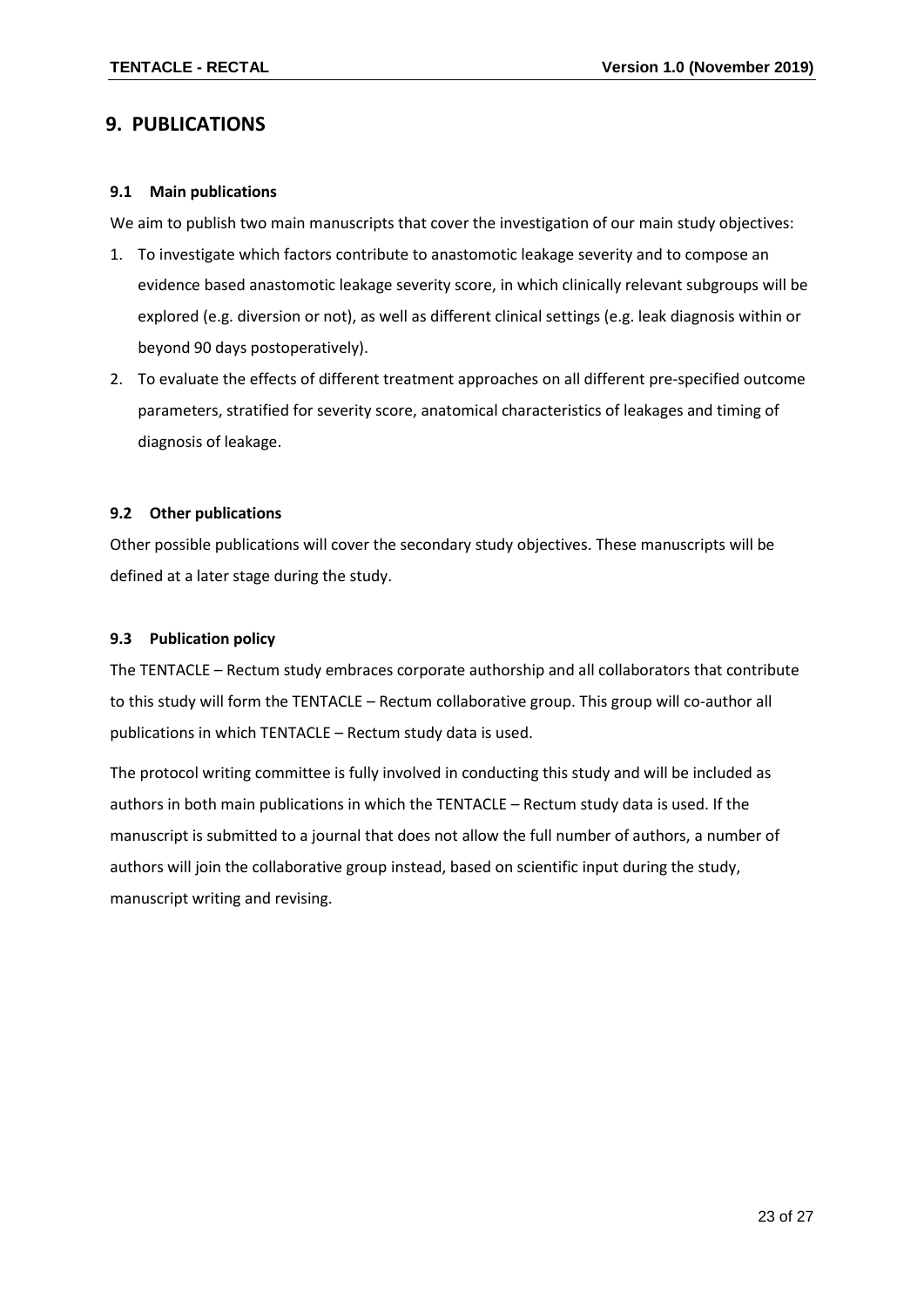#### **10. REFERENCES**

- <span id="page-23-0"></span>1) Kingham TP, Pachter HL. Colonic anastomotic leak: risk factors, diagnosis, and treatment. J Am Coll Surg 2009; 208: 269-278.
- 2) Kang CY, Halabi WJ, Chaudhry OO, Nguyen V, Pigazzi A, Carmichael JC, Mills S, Stamos MJ. Risk factors for anastomotic leakage after anterior resection for rectal cancer. JAMA Surg 2013; 148: 65-71.
- 3) Qu H, Liu Y, Bi DS. Clinical risk factors for anastomotic leakage after laparoscopic anterior resection for rectal cancer: a systematic review and meta-analysis. Surg Endosc 2015; 29: 3608-3617.
- 4) Shiomi A, Ito M, Maeda K, Kinugasa Y, Ota M, Yamaue H, Shiozawa M, Horie H, Kuriu Y, Saito N. Effects of a diverting stoma on symptomatic anastomotic leakage after low anterior resection for rectal cancer: a propensity score matching analysis of 1,014 consecutive patients. J Am Coll Surg 2015; 220: 186-194.
- 5) Matsubara N, Miyata H, Gotoh M, Tomita N, Baba H, Kimura W, Nakagoe T, Simada M, Kitagawa Y, Sugihara K, Mori M. Mortality after common rectal surgery in Japan: a study on low anterior resection from a newly established nationwide large-scale clinical database. Dis Colon Rectum 2014; 57: 1075-1081.
- 6) The 2017 European Society of Coloproctology (ESCP) collaborating group. An international multicentre prospective audit of elective rectal cancer surgery; operative approach versus outcome, including transanal total mesorectal excision (TaTME). Colorectal Dis. 2018 Sep;20 Suppl 6:33-46.
- 7) Peel AL, Taylor EW. Proposed definitions for the audit of postoperative infection: a discussion paper. Surgical Infection Study Group. Ann R Coll Surg England 1991; 73:385–388.
- 8) Bruce J, Krukowski ZH, Al-Khairy G, Russell EM, Park KG. Systematic review of the definition and measurement of anastomotic leak after gastrointestinal surgery. Br J Surg 2001; 88: 1157–1168.
- 9) Ashraf SQ, Burns EM, Jani A, Altman S, Young JD, Cunningham C et al. The economic impact of anastomotic leakage after anterior resections in English NHS hospitals: are we adequately remunerating them? Colorectal Dis 2013;e190–e198.
- 10) Hammond J, Lim S,Wan Y, Gao X, Patkar A. The burden of gastrointestinal anastomotic leaks: an evaluation of clinical and economic outcomes. J Gastrointest Surg 2014;1176–1185.
- 11) Blumetti J, Abcarian H. Management of low colorectal anastomotic leak: Preserving the anastomosis. World J Gastrointest Surg. 2015;7:378–383.
- 12) Buchs NC, Gervaz P, Secic M et al. Incidence, consequences, and risk factors for anastomotic dehiscence after colorectal surgery: a prospective monocentric study. Int J Colorectal Dis 2008;23:265–270.
- 13) Management of Low Colorectal Anastomotic Leakage in the Laparoscopic Era: More Than a Decade of Experience. Boyce SA, Harris C, Stevenson A, Lumley J, Clark D. Dis Colon Rectum. 2017 Aug;60(8):807-814.
- 14) Creavin B, Ryan ÉJ, Kelly ME, Moynihan A, et al. Minimally invasive approaches to the management of anastomotic leakage following restorative rectal cancer resection. Colorectal Dis. 2019 Jun 29. doi: 10.1111/codi.14742. [Epub ahead of print]
- 15) Dindo D, Demartines N, Clavien PA. Classification of surgical complications: a new proposal with evaluation in a cohort of 6336 patients and results of a survey. Ann Surg. 2004;240:205–213.
- 16) Riley RD, Snell KIE, Ensor J et al. Minimal sample size for developing a multivariable prediction model: PART II – binary and time-to-event outcomes. Statistics in Medicine 2018;1-21.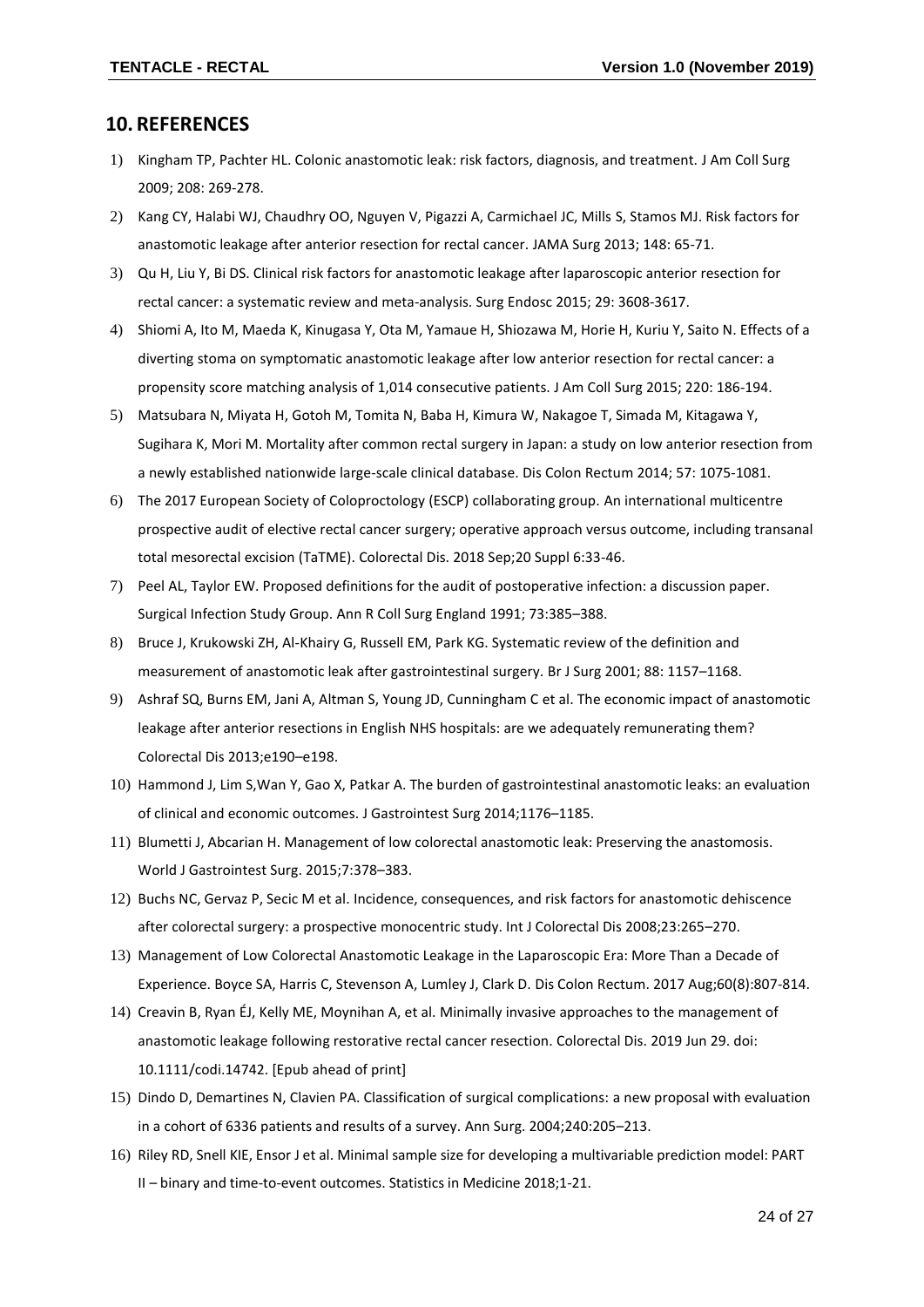- 17) Rabe-Hesketh S, Skrondal A. Classical latent variable models for medical research. Stat Methods Med Res 2008;17:5–32
- 18) Midura EF, Hanseman D, Davis BR et al. Risk factors and consequences of anastomotic leak after colectomy: a national analysis. Dis Colon Rectum 2015 Mar;58(3):333-8. doi: 10.1097/DCR.0000000000000249.
- 19) Rahbari NN, Weitz J, Hohenberger W et al. Definition and grading of anastomotic leakage following anterior resection of the rectum: a proposal by the International Study Group of Rectal Cancer. Surgery. 2010 Mar;147(3):339-51. doi: 10.1016/j.surg.2009.10.012. Epub 2009 Dec 11.
- 20) Wang S, Liu J, Wang S et al. Adverse Effects of Anastomotic Leakage on Local Recurrence and Survival After Curative Anterior Resection for Rectal Cancer: A Systematic Review and Meta-analysis. World J Surg. 2017 Jan;41(1):277-284. doi: 10.1007/s00268-016-3761-1.
- 21) Mongin C, Maggiori L, Agostini J, Ferron M, Panis Y. Does anastomotic leakage impair functional results and quality of life after laparoscopic sphincter-saving total mesorectal excision for rectal cancer? A casematched study. Int J Colorectal Dis. 2014 Apr;29(4):459-67. doi: 10.1007/s00384-014-1833-y. Epub 2014 Jan 31.
- 22) Hain E, Manceau G, Maggiori L et al. Bowel dysfunction after anastomotic leakage in laparoscopic sphincter-saving operative intervention for rectal cancer: A case-matched study in 46 patients using the Low Anterior Resection Score. Surgery. 2017 Apr;161(4):1028-1039. doi: 10.1016/j.surg.2016.09.037. Epub 2016 Nov 25.
- 23) Zhou X<sup>1</sup>, Wang B, Li F, Wang J, Fu W. Risk Factors Associated With Nonclosure of Defunctioning Stomas After Sphincter-Preserving Low Anterior Resection of Rectal Cancer: A Meta-Analysis. Dis Colon Rectum. 2017 May;60(5):544-554. doi: 10.1097/DCR.0000000000000819.
- 24) Hain E, Maggiori L, Manceau G et al. Persistent Asymptomatic Anastomotic Leakage After Laparoscopic Sphincter-Saving Surgery for Rectal Cancer: Can Diverting Stoma Be Reversed Safely at 6 Months? Dis Colon Rectum. 2016 May;59(5):369-76. doi: 10.1097/DCR.0000000000000568.
- 25) Song O, Kim KH, Lee SY. Risk factors of stoma re-creation after closure of diverting ileostomy in patients with rectal cancer who underwent low anterior resection or intersphincteric resection with loop ileostomy. Ann Surg Treat Res. 2018 Apr;94(4):203-208. doi: 10.4174/astr.2018.94.4.203. Epub 2018 Mar 26.
- 26) Borstlap WAA, Westerduin E, Aukema TS, Bemelman WA, Tanis PJ; Dutch Snapshot Research Group. Anastomotic Leakage and Chronic Presacral Sinus Formation After Low Anterior Resection: Results From a Large Cross-sectional Study. Ann Surg. 2017 Nov;266(5):870-877. doi: 10.1097/SLA.0000000000002429.
- 27) Lefevre JH, Bretagnol F, Maggiori L et al. Redo surgery for failed colorectal or coloanal anastomosis: a valuable surgical challenge. Surgery. 2011 Jan;149(1):65-71. doi: 10.1016/j.surg.2010.03.017. Epub 2010 May 7.
- 28) Westerduin E, Klaver CEL, van Geloven AAW et al. Outcome After Redo Surgery for Complicated Colorectal and Coloanal Anastomosis: A Systematic Review. Dis Colon Rectum. 2018 Aug;61(8):988-998. doi: 10.1097/DCR.0000000000001129.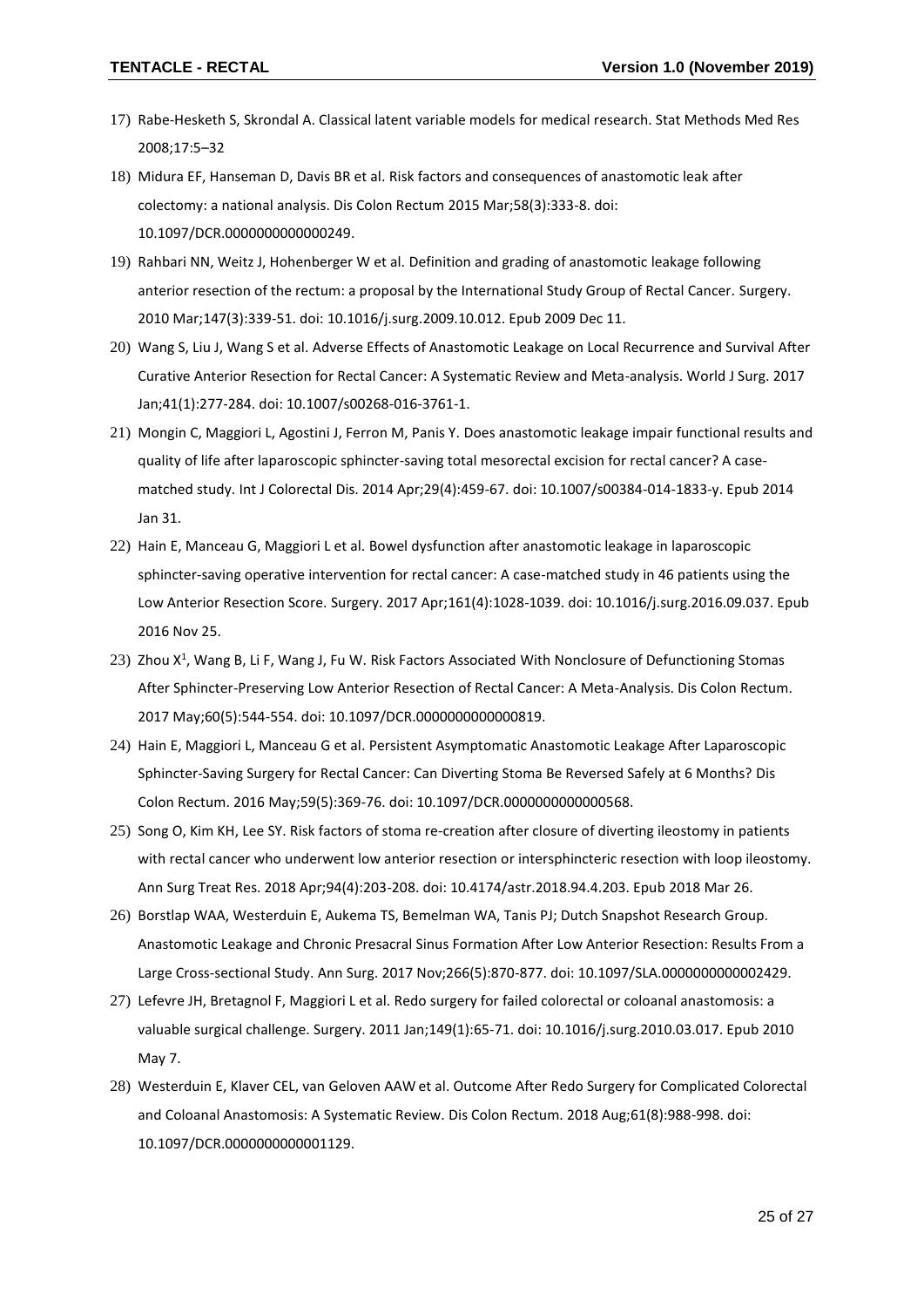- 29) Popivanov GI, Mutafchiyski VM, Cirocchi R et al. Endoluminal negative pressure therapy in colorectal anastomotic leaks. Colorectal Dis. 2019 Jul 5. doi: 10.1111/codi.14754. [Epub ahead of print] Review.
- 30) Shalaby M, Emile S, Elfeki H et al. Systematic review of endoluminal vacuum-assisted therapy as salvage treatment for rectal anastomotic leakage. BJS Open. 2018 Dec 26;3(2):153-160. doi: 10.1002/bjs5.50124.
- 31) Weidenhagen R, Gruetzner KU, Wiecken T, Spelsberg F, Jauch KW. Endoluminal vacuum therapy for the treatment of anastomotic leakage after anterior rectal resection. Rozhl Chir. 2008 Aug;87(8):397-402.
- 32) Bemelman WA, Baron TH. Endoscopic Management of Transmural Defects, Including Leaks, Perforations, and Fistulae. Gastroenterology. 2018 May;154(7):1938-1946.e1. doi: 10.1053/j.gastro.2018.01.067. Epub 2018 Feb 15.
- 33) Arumainayagam N, Chadwick M, Roe A. The fate of anastomotic sinuses after total mesorectal excision for rectal cancer. Colorectal Dis. 2009 Mar;11(3):288-90. doi: 10.1111/j.1463-1318.2008.01585.x. Epub 2008 May 29.
- 34) Fong SS, Chen K, Sim R. Chronic anastomotic sinus after low anterior resection: when can the defunctioning stoma be reversed? Colorectal Dis. 2011 Jun;13(6):644-9. doi: 10.1111/j.1463- 1318.2010.02245.x. Epub 2010 Feb 20.
- 35) Sloothaak DA, Buskens CJ, Bemelman WA, Tanis PJ. Treatment of chronic presacral sinus after low anterior resection. Colorectal Dis. 2013 Jun;15(6):727-32. doi: 10.1111/codi.12094.
- 36) Abild N, Bulut O, Nielsen CB. Endoscopic stapled marsupialisation of chronic presacral sinus following low anterior resection: a simple option in selected cases. Scand J Surg. 2012;101(4):307-10.
- 37) Swain BT, Ellis CN. Fibrin glue treatment of low rectal and pouch-anal anastomotic sinuses. Dis Colon Rectum. 2004 Feb;47(2):253-5.
- 38) Musters GD, Borstlap WA, Bemelman WA, Buskens CJ, Tanis PJ. Intersphincteric completion proctectomy with omentoplasty for chronic presacral sinus after low anterior resection for rectal cancer. Colorectal Dis. 2016 Feb;18(2):147-54. doi: 10.1111/codi.13086.
- 39) Ranieri VM, Rubenfeld GD, Thompson BT, et al. Acute respiratory distress syndrome: the Berlin Definition. JAMA. 2012;307:2526–2533.
- 40) Mendis S, Thygesen K, Kuulasmaa K, et al.World Health Organization definition of myocardial infarction: 2008-09 revision. Int J Epidemiol. 2011;40:139–146.
- 41) Hall MJ, Williams SN, DeFrances CJ, et al. Inpatient care for septicemia or sepsis: a challenge for patients and hospitals. NCHS Data Brief. 2011:1–8.
- 42) Bone RC, Balk RA, Cerra FB, et al. Definitions for sepsis and organ failure and guidelines for the use of innovative therapies in sepsis. The ACCP/SCCM Consensus Conference Committee. American College of Chest Physicians/Society of Critical Care Medicine. Chest. 1992;101:1644–1655.